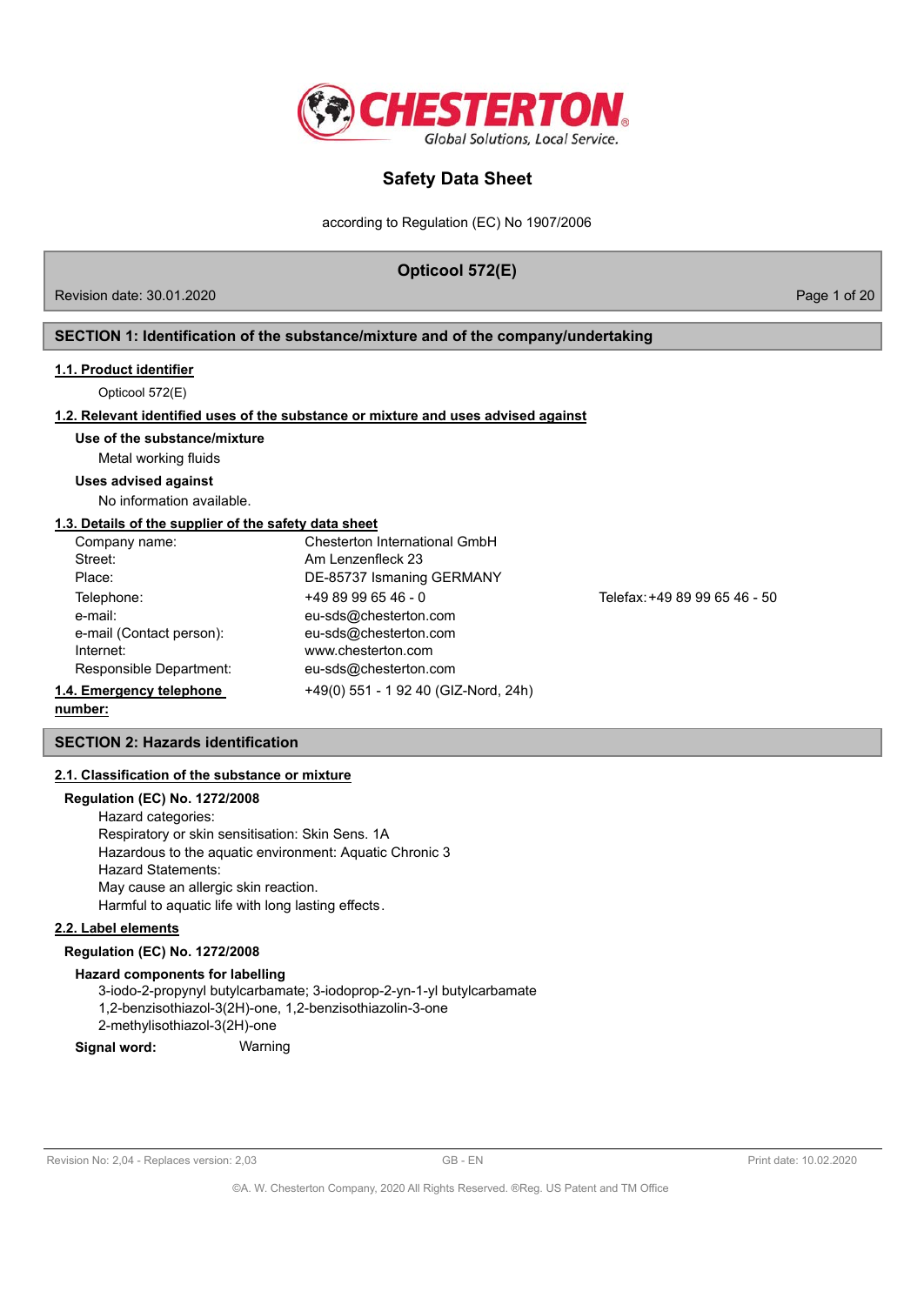

according to Regulation (EC) No 1907/2006



#### **SECTION 3: Composition/information on ingredients**

## **3.2. Mixtures**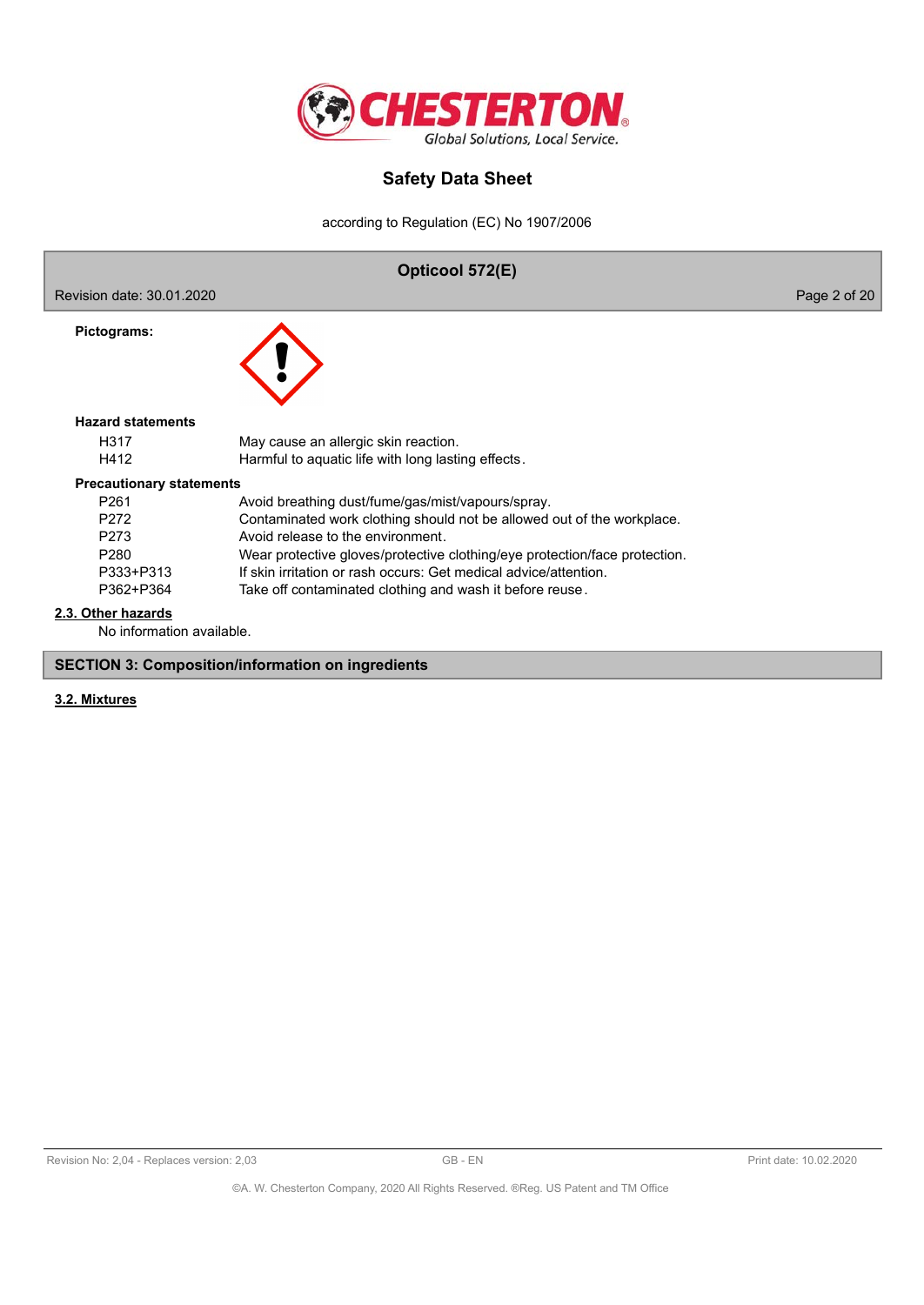

according to Regulation (EC) No 1907/2006

**Opticool 572(E)**

Revision date: 30.01.2020 **Page 3** of 20

### **Hazardous components**

| <b>CAS No</b>  | Chemical name                                                                                                                                                                                       |                 |                  |           |  |
|----------------|-----------------------------------------------------------------------------------------------------------------------------------------------------------------------------------------------------|-----------------|------------------|-----------|--|
|                | EC No                                                                                                                                                                                               | Index No        | <b>REACH No</b>  |           |  |
|                | <b>GHS Classification</b>                                                                                                                                                                           |                 |                  |           |  |
| 10043-35-3     | Boric acid                                                                                                                                                                                          |                 |                  | < 5.5 %   |  |
|                | 233-139-2                                                                                                                                                                                           | 005-007-00-2    | 01-2119486683-25 |           |  |
|                | Repr. 1B; H360FD                                                                                                                                                                                    |                 |                  |           |  |
| $112 - 34 - 5$ | 2-(2-butoxyethoxy)ethanol, diethylene glycol monobutyl ether                                                                                                                                        |                 |                  | $1 - 5\%$ |  |
|                | 203-961-6                                                                                                                                                                                           | 603-096-00-8    | 01-2119475104-44 |           |  |
|                | Eye Irrit. 2; H319                                                                                                                                                                                  |                 |                  |           |  |
| 68920-66-1     | Alcohols, C16-18 and C18-unsatd., ethoxylated                                                                                                                                                       | $1 - 2.5\%$     |                  |           |  |
|                | 500-236-9                                                                                                                                                                                           |                 | 01-2119489407-26 |           |  |
|                | Skin Irrit. 2, Aquatic Chronic 2; H315 H411                                                                                                                                                         |                 |                  |           |  |
| 55406-53-6     | 3-iodo-2-propynyl butylcarbamate; 3-iodoprop-2-yn-1-yl butylcarbamate                                                                                                                               | $0.1 - 5.25 \%$ |                  |           |  |
|                | 259-627-5                                                                                                                                                                                           | 616-212-00-7    |                  |           |  |
|                | Acute Tox. 3, Acute Tox. 4, Eye Dam. 1, Skin Sens. 1, STOT RE 1, Aquatic Acute 1 (M-Factor =<br>10), Aquatic Chronic 1; H331 H302 H318 H317 H372 H400 H410                                          |                 |                  |           |  |
| 2634-33-5      | 1,2-benzisothiazol-3(2H)-one, 1,2-benzisothiazolin-3-one                                                                                                                                            | < 0.1 %         |                  |           |  |
|                | 220-120-9                                                                                                                                                                                           | 613-088-00-6    | 01-2120761540-60 |           |  |
|                | Acute Tox. 4, Skin Irrit. 2, Eye Dam. 1, Skin Sens. 1, Aquatic Acute 1 (M-Factor = 1); H302 H315<br>H318 H317 H400                                                                                  |                 |                  |           |  |
| 2682-20-4      | 2-methylisothiazol-3(2H)-one                                                                                                                                                                        | $< 0.1 \%$      |                  |           |  |
|                | 220-239-6                                                                                                                                                                                           | 613-326-00-9    |                  |           |  |
|                | Acute Tox. 2, Acute Tox. 3, Acute Tox. 3, Skin Corr. 1B, Eye Dam. 1, Skin Sens. 1A, Aquatic<br>Acute 1 (M-Factor = 10), Aquatic Chronic 1; H330 H311 H301 H314 H318 H317 H400 H410<br><b>EUH071</b> |                 |                  |           |  |

Full text of H and EUH statements: see section 16.

### **Further Information**

No information available.

## **SECTION 4: First aid measures**

## **4.1. Description of first aid measures**

#### **General information**

Remove victim out of the danger area. If unconscious place in recovery position and seek medical advice. When in doubt or if symptoms are observed, get medical advice.

#### **After inhalation**

Remove casualty to fresh air and keep warm and at rest. Where appropriate artificial ventilation. In case of respiratory tract irritation, consult a physician.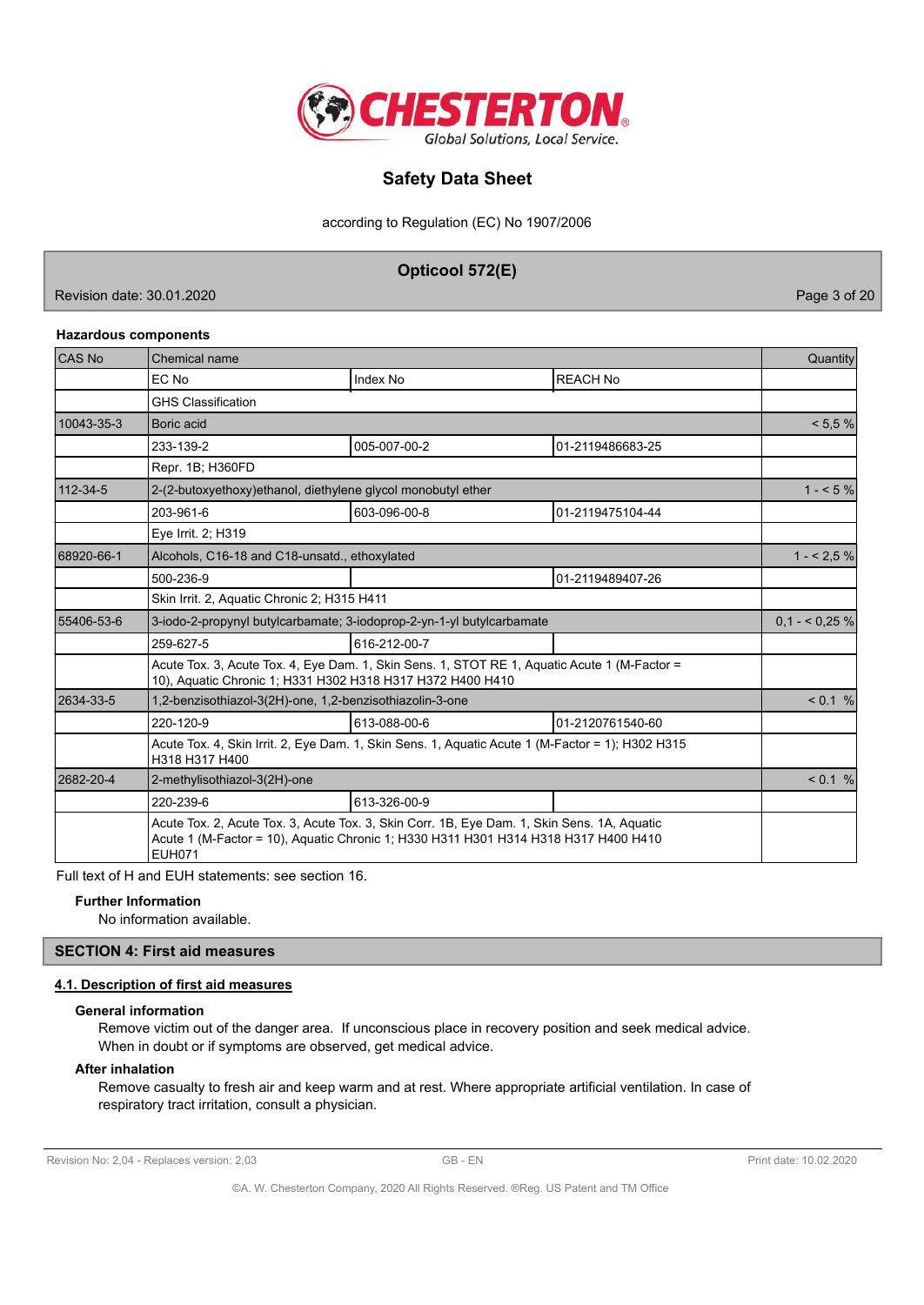

according to Regulation (EC) No 1907/2006

## **Opticool 572(E)**

Revision date: 30.01.2020 **Page 4 of 20** Page 4 of 20

## **After contact with skin**

Remove contaminated, saturated clothing immediately. After contact with skin, wash immediately with plenty of water and soap. In case of skin irritation, consult a physician.

#### **After contact with eyes**

Rinse immediately carefully and thoroughly with eye-bath or water. Remove contact lenses, if present and easy to do. Continue rinsing. In case of eye irritation consult an ophthalmologist.

#### **After ingestion**

Rinse mouth thoroughly with water. Never give anything by mouth to an unconscious person or a person with cramps. Where appropriate artificial ventilation. Do NOT induce vomiting.

## **4.2. Most important symptoms and effects, both acute and delayed**

No information available.

## **4.3. Indication of any immediate medical attention and special treatment needed**

First Aid, decontamination, treatment of symptoms.

## **SECTION 5: Firefighting measures**

## **5.1. Extinguishing media**

#### **Suitable extinguishing media**

Dry extinguishing powder. Carbon dioxide (CO2). alcohol resistant foam. Water spray jet

#### **Unsuitable extinguishing media**

Full water jet

## **5.2. Special hazards arising from the substance or mixture**

Nitrogen oxides (NOx), Carbon dioxide (CO2), Carbon monoxide, Phosphorus oxides

### **5.3. Advice for firefighters**

Special protective equipment for firefighters: Chemical protection clothing In case of fire: Wear self-contained breathing apparatus.

#### **Additional information**

In case of fire and/or explosion do not breathe fumes. Move undamaged containers from immediate hazard area if it can be done safely. Use water spray jet to protect personnel and to cool endangered containers. Collect contaminated fire extinguishing water separately. Do not allow entering drains or surface water.

#### **SECTION 6: Accidental release measures**

### **6.1. Personal precautions, protective equipment and emergency procedures**

Use personal protection equipment. Remove persons to safety. Avoid contact with skin, eyes and clothes. Provide adequate ventilation. Wear breathing apparatus if exposed to vapours/dusts/aerosols. Ventilate affected area. Remove all sources of ignition.

## **6.2. Environmental precautions**

Cover drains. Do not allow to enter into surface water or drains. Do not allow to enter into soil/subsoil. Make sure spills can be contained, e.g. in sump pallets or kerbed areas. In case of gas escape or of entry into waterways, soil or drains, inform the responsible authorities.

## **6.3. Methods and material for containment and cleaning up**

For containment: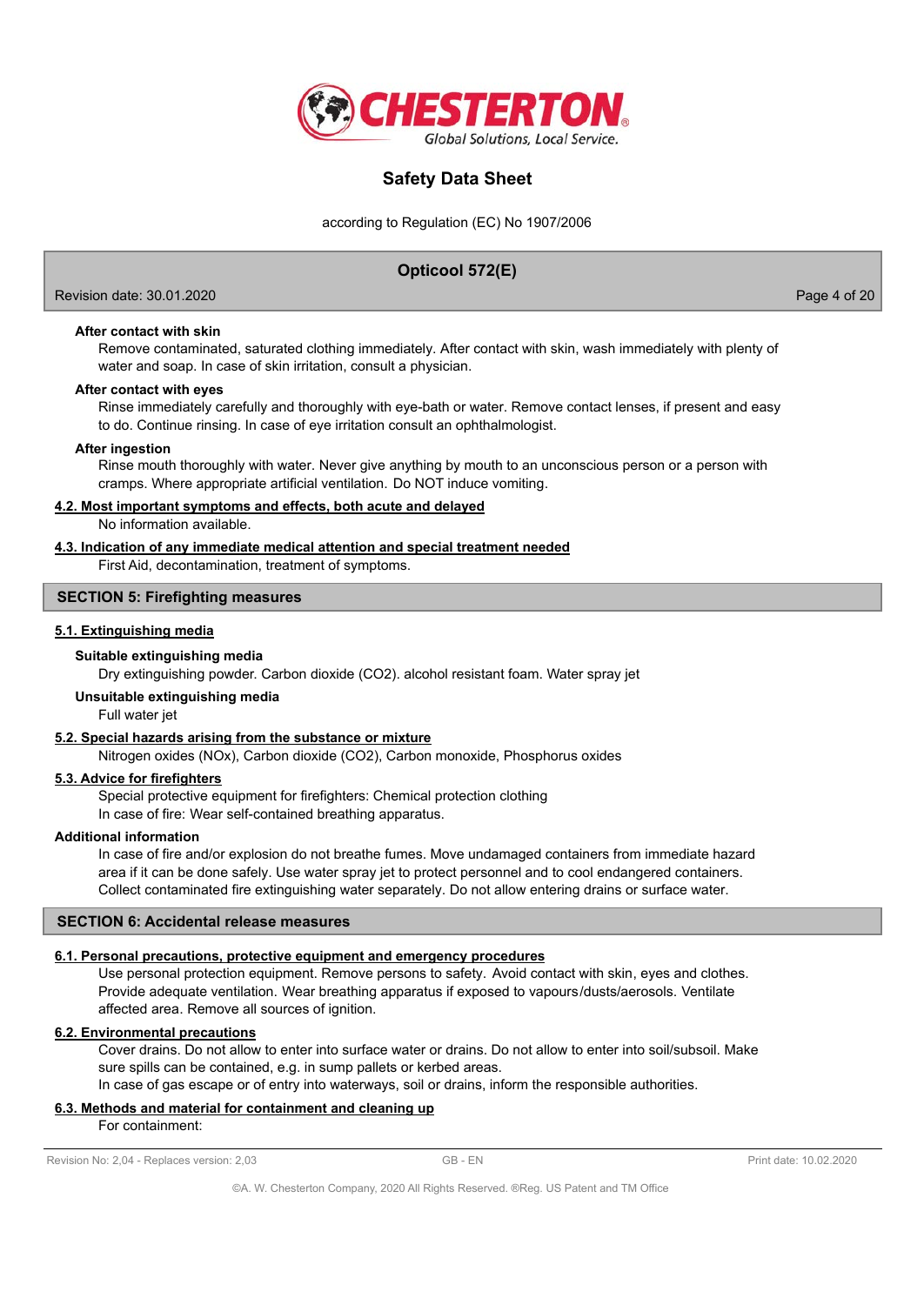

according to Regulation (EC) No 1907/2006

## **Opticool 572(E)**

Revision date: 30.01.2020 **Page 5 of 20** Page 5 of 20

Cover drains. Stop and contain spill/release if it can be done safely. If this cannot be done, allow fire to burn under control. Prevent spread over a wide area (e.g. by containment or oil barriers). For cleaning up:

Wipe up with absorbent material (eg. cloth, fleece). Absorb with liquid-binding material (e.g. sand, diatomaceous earth, acid- or universal binding agents). Take up mechanically, placing in appropriate containers for disposal. Ventilate affected area. Clean contaminated articles and floor according to the environmental legislation.

#### **6.4. Reference to other sections**

See protective measures under point 7 and 8. SECTION 12: Ecological information Disposal: see section 13

### **SECTION 7: Handling and storage**

#### **7.1. Precautions for safe handling**

#### **Advice on safe handling**

Wear personal protection equipment (refer to section 8). Use only in well-ventilated areas. Handle and open container with care. Always close containers tightly after the removal of product. Avoid contact with skin, eyes and clothes. Do not breathe gas/fumes/vapour/spray. Special danger of slipping by leaking/spilling product. Keep away from sources of ignition - No smoking.

#### **Advice on protection against fire and explosion**

Usual measures for fire prevention.

### **Further information on handling**

Do not allow to enter into surface water or drains. Do not allow to enter into soil/subsoil. When using do not eat, drink, smoke, sniff. Wash hands before breaks and after work. Do not put any product-impregnated cleaning rags into your trouser pockets.

#### **7.2. Conditions for safe storage, including any incompatibilities**

#### **Requirements for storage rooms and vessels**

Keep container tightly closed in a cool, well-ventilated place. Only use containers specifically approved for the substance/product. Protect containers against damage.

#### **Hints on joint storage**

Do not store together with: Food and feedingstuffs Keep away from: Oxidising agent

#### **Further information on storage conditions**

Recommended storage temperature: 5 - 40°C Protect against: Heat, UV-radiation/sunlight, Frost storage stability: ~ 12 Mon

### **7.3. Specific end use(s)**

No information available.

## **SECTION 8: Exposure controls/personal protection**

### **8.1. Control parameters**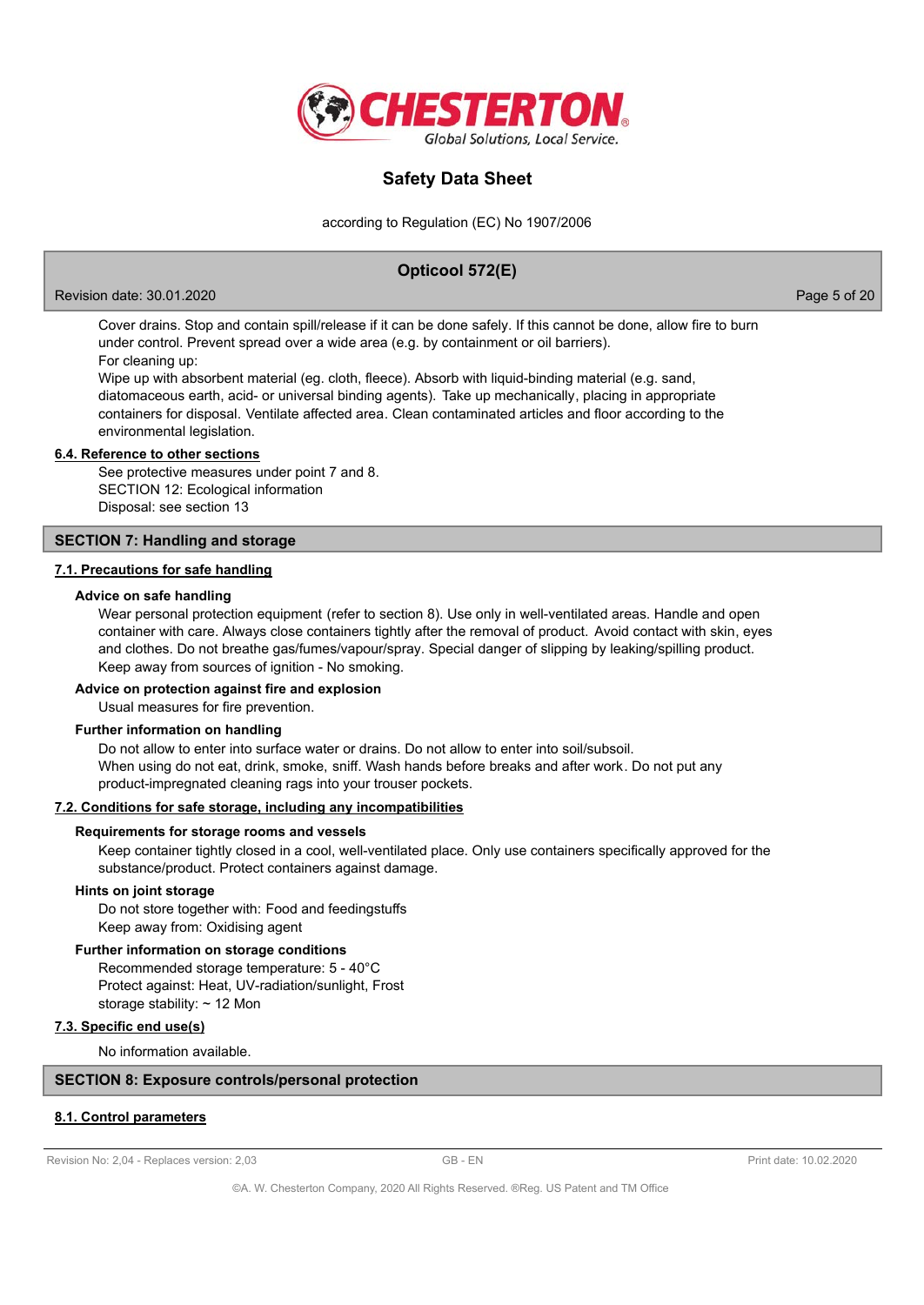

according to Regulation (EC) No 1907/2006

# **Opticool 572(E)**

Revision date: 30.01.2020 **Page 6 of 20** 

## **Exposure limits (EH40)**

| <b>ICAS No</b> | Substance                 | ppm             | mg/m <sup>3</sup> | fibres/mll | Category      | Origin |
|----------------|---------------------------|-----------------|-------------------|------------|---------------|--------|
| 112-34-5       | 2-(2-Butoxyethoxy)ethanol | 10I             | 67.5              |            | TWA (8 h)     | WEL    |
|                |                           | 15 <sup>1</sup> | 101.2             |            | STEL (15 min) | WEL    |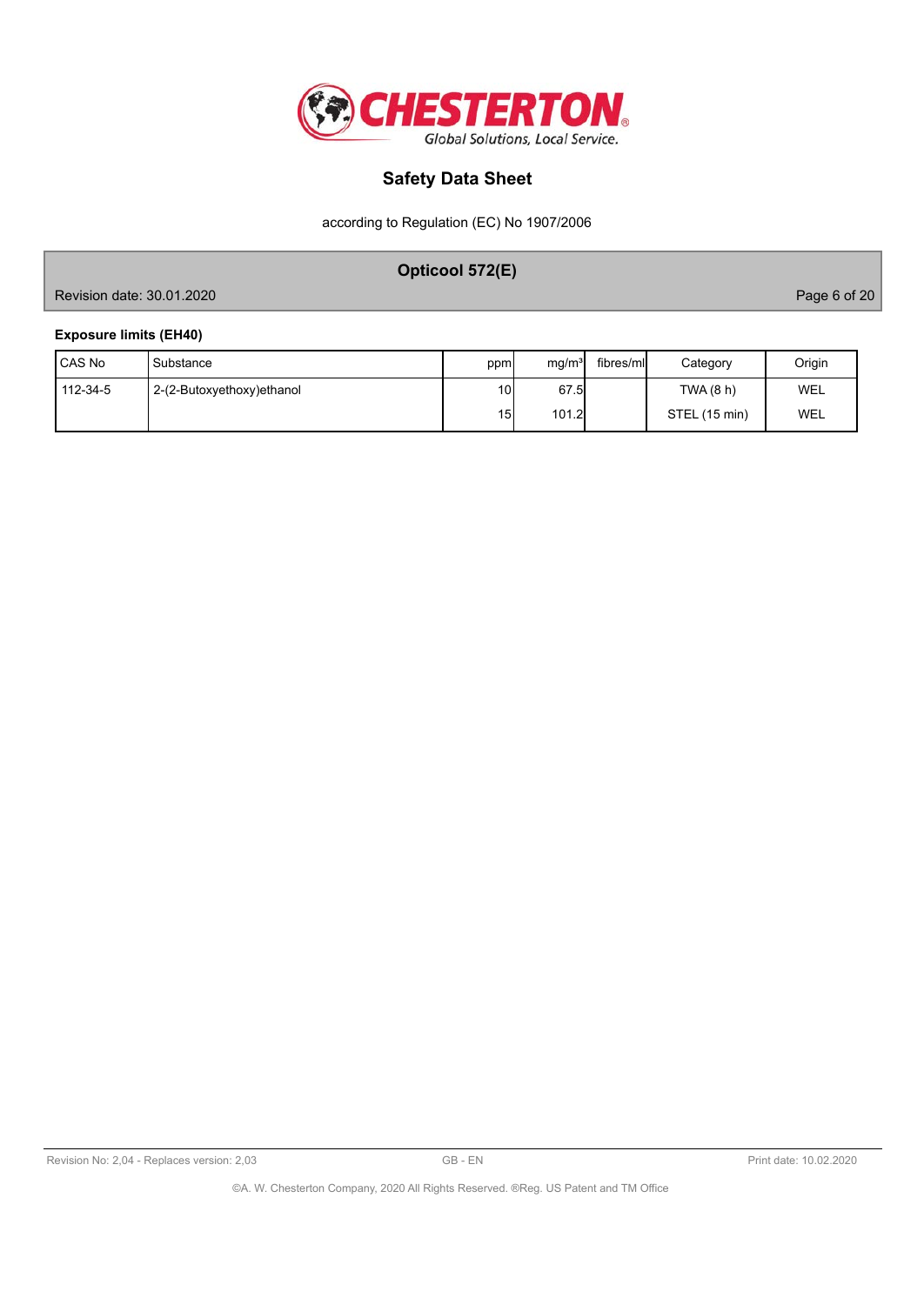

according to Regulation (EC) No 1907/2006

**Opticool 572(E)**

Revision date: 30.01.2020 **Page 7 of 20** 

## **DNEL/DMEL values**

| CAS No                   | Substance                                                             |                |          |                           |
|--------------------------|-----------------------------------------------------------------------|----------------|----------|---------------------------|
| DNEL type                |                                                                       | Exposure route | Effect   | Value                     |
| 10043-35-3               | Boric acid                                                            |                |          |                           |
| Worker DNEL, long-term   |                                                                       | inhalation     | systemic | $8,3$ mg/m <sup>3</sup>   |
| Worker DNEL, long-term   |                                                                       | dermal         | systemic | 392 mg/kg bw/day          |
| Consumer DNEL, long-term |                                                                       | inhalation     | systemic | $4.15$ mg/m <sup>3</sup>  |
| Consumer DNEL, long-term |                                                                       | dermal         | systemic | 196 mg/kg bw/day          |
| Consumer DNEL, long-term |                                                                       | oral           | systemic | $0,98$ mg/kg<br>bw/day    |
| Consumer DNEL, acute     |                                                                       | oral           | systemic | $0,98$ mg/kg<br>bw/day    |
| 112-34-5                 | 2-(2-butoxyethoxy)ethanol, diethylene glycol monobutyl ether          |                |          |                           |
| Worker DNEL, long-term   |                                                                       | inhalation     | systemic | 67,5 mg/m <sup>3</sup>    |
| Worker DNEL, long-term   |                                                                       | inhalation     | local    | $67,5 \,\mathrm{mg/m^3}$  |
| Worker DNEL, acute       |                                                                       | inhalation     | local    | 101,2 mg/m <sup>3</sup>   |
| Worker DNEL, long-term   |                                                                       | dermal         | systemic | 83 mg/kg bw/day           |
| Consumer DNEL, long-term |                                                                       | inhalation     | systemic | $40,5 \,\mathrm{mg/m^3}$  |
| Consumer DNEL, long-term |                                                                       | inhalation     | local    | $40,5$ mg/m <sup>3</sup>  |
| Consumer DNEL, acute     |                                                                       | inhalation     | local    | 60,7 mg/m <sup>3</sup>    |
| Consumer DNEL, long-term |                                                                       | dermal         | systemic | 50 mg/kg bw/day           |
| Consumer DNEL, long-term |                                                                       | loral          | systemic | 5 mg/kg bw/day            |
| 68920-66-1               | Alcohols, C16-18 and C18-unsatd., ethoxylated                         |                |          |                           |
| Worker DNEL, long-term   |                                                                       | inhalation     | systemic | 294 mg/m $3$              |
| Worker DNEL, long-term   |                                                                       | dermal         | systemic | 2080 mg/kg<br>bw/day      |
| Consumer DNEL, long-term |                                                                       | inhalation     | systemic | $87 \text{ mg/m}^3$       |
| Consumer DNEL, long-term |                                                                       | dermal         | systemic | 1250 mg/kg<br>bw/day      |
| Consumer DNEL, long-term |                                                                       | oral           | systemic | 25 mg/kg bw/day           |
|                          |                                                                       |                |          |                           |
| 55406-53-6               | 3-iodo-2-propynyl butylcarbamate; 3-iodoprop-2-yn-1-yl butylcarbamate |                |          |                           |
| Worker DNEL, long-term   |                                                                       | inhalation     | systemic | $0,023$ mg/m <sup>3</sup> |
| Worker DNEL, acute       |                                                                       | inhalation     | systemic | $0,07$ mg/m <sup>3</sup>  |
| Worker DNEL, long-term   |                                                                       | inhalation     | local    | 1,16 mg/ $m^3$            |
| Worker DNEL, acute       |                                                                       | inhalation     | local    | $1,16$ mg/m <sup>3</sup>  |
| Worker DNEL, long-term   |                                                                       | dermal         | systemic | 2 mg/kg bw/day            |
| 2634-33-5                | 1,2-benzisothiazol-3(2H)-one, 1,2-benzisothiazolin-3-one              |                |          |                           |

Revision No: 2,04 - Replaces version: 2,03 GB - EN GB - EN Print date: 10.02.2020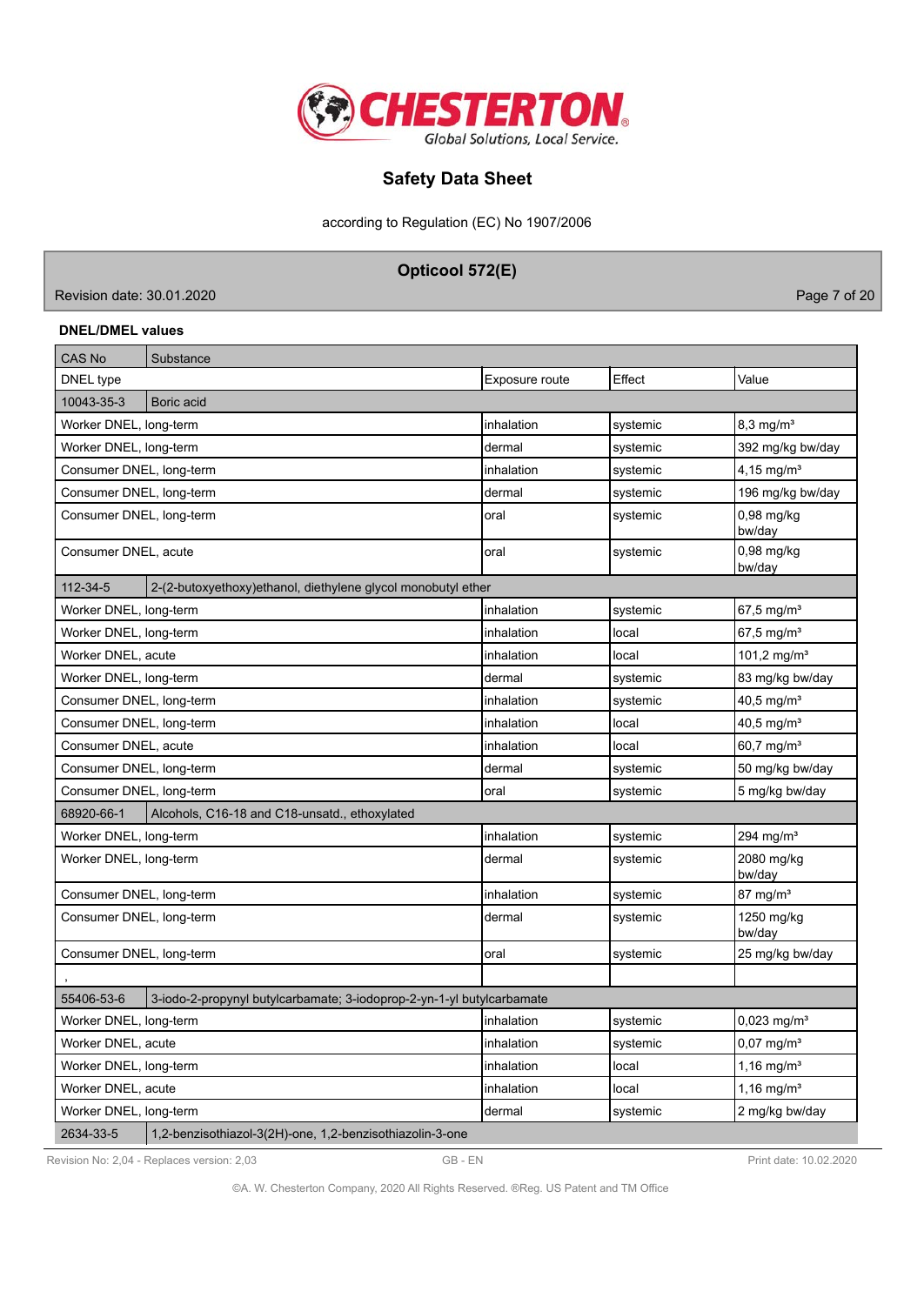

according to Regulation (EC) No 1907/2006

| Opticool 572(E)                           |             |          |                           |  |  |  |  |
|-------------------------------------------|-------------|----------|---------------------------|--|--|--|--|
| Page 8 of 20<br>Revision date: 30.01.2020 |             |          |                           |  |  |  |  |
| Worker DNEL, long-term                    | linhalation | systemic | $6,81$ mg/m <sup>3</sup>  |  |  |  |  |
| Worker DNEL, long-term                    | Idermal     | systemic | 0,966 mg/kg<br>bw/day     |  |  |  |  |
| Consumer DNEL, long-term                  | linhalation | systemic | 1,2 mg/ $m^3$             |  |  |  |  |
| Consumer DNEL, long-term                  | dermal      | systemic | 0,345 mg/kg<br>bw/day     |  |  |  |  |
| 2682-20-4<br>2-methylisothiazol-3(2H)-one |             |          |                           |  |  |  |  |
| Worker DNEL, long-term                    | linhalation | local    | $0,021$ mg/m <sup>3</sup> |  |  |  |  |
| Worker DNEL, acute                        | linhalation | llocal   | $0,043$ mg/m <sup>3</sup> |  |  |  |  |
| Consumer DNEL, long-term                  | linhalation | local    | $0,021 \text{ mg/m}^3$    |  |  |  |  |
| Consumer DNEL, acute                      | linhalation | llocal   | $0,043$ mg/m <sup>3</sup> |  |  |  |  |
| Consumer DNEL, long-term                  | Ioral       | systemic | $0,027$ mg/kg<br>bw/day   |  |  |  |  |
| Consumer DNEL, acute                      | loral       | systemic | 0,053 mg/kg<br>bw/day     |  |  |  |  |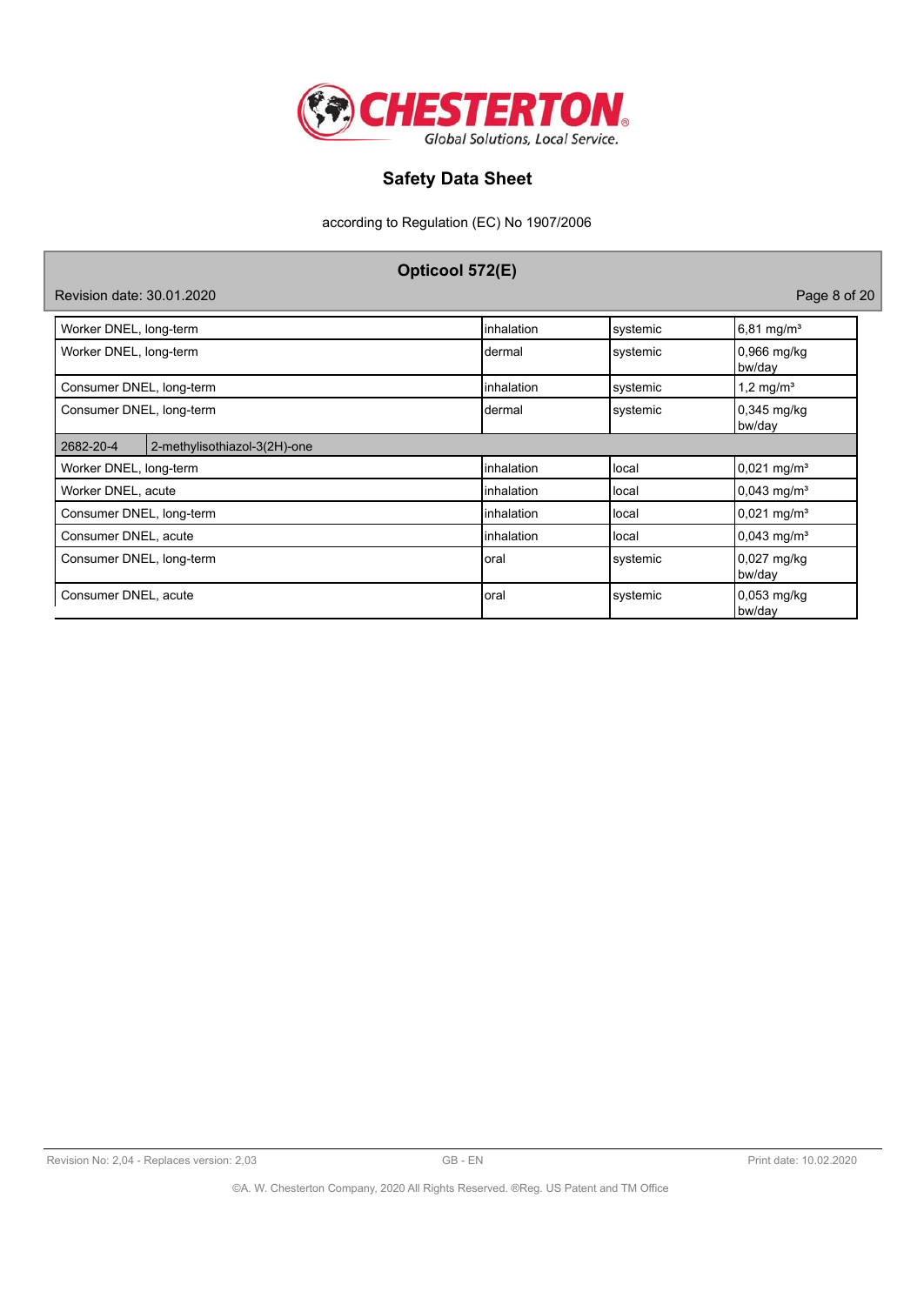

according to Regulation (EC) No 1907/2006

|                                    | Opticool 572(E)                                                       |              |  |  |  |  |
|------------------------------------|-----------------------------------------------------------------------|--------------|--|--|--|--|
| Revision date: 30.01.2020          |                                                                       | Page 9 of 20 |  |  |  |  |
| <b>PNEC values</b>                 |                                                                       |              |  |  |  |  |
| <b>CAS No</b>                      | Substance                                                             |              |  |  |  |  |
| Environmental compartment          |                                                                       | Value        |  |  |  |  |
| 10043-35-3                         | Boric acid                                                            |              |  |  |  |  |
| Freshwater                         |                                                                       | 2,9 mg/l     |  |  |  |  |
| Freshwater (intermittent releases) |                                                                       | 13,7 mg/l    |  |  |  |  |
| 2,9 mg/l<br>Marine water           |                                                                       |              |  |  |  |  |
|                                    | Micro-organisms in sewage treatment plants (STP)                      | 10 mg/l      |  |  |  |  |
| Soil                               |                                                                       | 5,7 mg/kg    |  |  |  |  |
| 112-34-5                           | 2-(2-butoxyethoxy)ethanol, diethylene glycol monobutyl ether          |              |  |  |  |  |
| Freshwater                         |                                                                       | $1,1$ mg/l   |  |  |  |  |
| Freshwater (intermittent releases) |                                                                       | 11 mg/l      |  |  |  |  |
| Marine water                       |                                                                       | $0,11$ mg/l  |  |  |  |  |
| Freshwater sediment                |                                                                       | 4,4 mg/kg    |  |  |  |  |
| Marine sediment                    |                                                                       | 0,44 mg/kg   |  |  |  |  |
| Secondary poisoning                |                                                                       | 56 mg/kg     |  |  |  |  |
|                                    | Micro-organisms in sewage treatment plants (STP)                      | 200 mg/l     |  |  |  |  |
| Soil                               |                                                                       | 0,32 mg/kg   |  |  |  |  |
| 68920-66-1                         | Alcohols, C16-18 and C18-unsatd., ethoxylated                         |              |  |  |  |  |
| Freshwater                         |                                                                       | 0,007 mg/l   |  |  |  |  |
| Freshwater (intermittent releases) |                                                                       | $0,1$ mg/l   |  |  |  |  |
| Marine water                       |                                                                       | 0,001 mg/l   |  |  |  |  |
| Freshwater sediment                |                                                                       | 22,79 mg/kg  |  |  |  |  |
| Marine sediment                    |                                                                       | 2,28 mg/kg   |  |  |  |  |
|                                    | Micro-organisms in sewage treatment plants (STP)                      | 10000 mg/l   |  |  |  |  |
| Soil                               |                                                                       | 1 mg/kg      |  |  |  |  |
| 55406-53-6                         | 3-iodo-2-propynyl butylcarbamate; 3-iodoprop-2-yn-1-yl butylcarbamate |              |  |  |  |  |
| Freshwater                         |                                                                       | 0,001 mg/l   |  |  |  |  |
|                                    | Freshwater (intermittent releases)                                    | 0,001 mg/l   |  |  |  |  |
| Marine water<br>$0$ mg/l           |                                                                       |              |  |  |  |  |
| Freshwater sediment<br>0,017 mg/kg |                                                                       |              |  |  |  |  |
| Marine sediment                    |                                                                       | 0,002 mg/kg  |  |  |  |  |
|                                    | Micro-organisms in sewage treatment plants (STP)                      | 0,44 mg/l    |  |  |  |  |
| Soil                               |                                                                       | 0,005 mg/kg  |  |  |  |  |
| 2634-33-5                          | 1,2-benzisothiazol-3(2H)-one, 1,2-benzisothiazolin-3-one              |              |  |  |  |  |
| Freshwater                         |                                                                       | 0,00403 mg/l |  |  |  |  |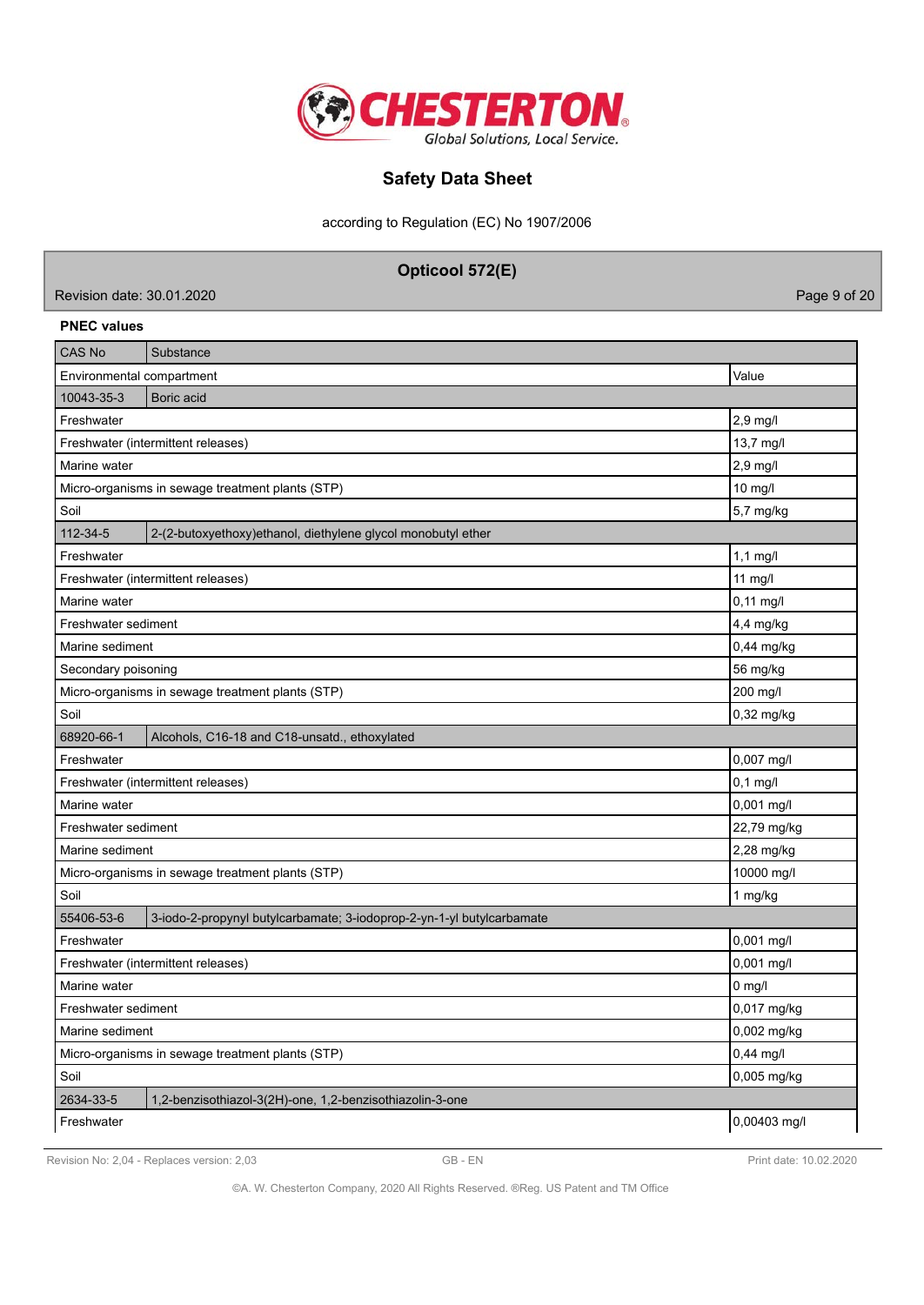

according to Regulation (EC) No 1907/2006

# **Opticool 572(E)** Revision date: 30.01.2020 Page 10 of 20 Freshwater (intermittent releases) 0,0011 mg/l Marine water  $|0,000403$  mg/l Freshwater sediment 0,0499 mg/kg Marine sediment **0,00499 mg/kg**  $\frac{1}{2}$ Micro-organisms in sewage treatment plants (STP) 1,03 mg/l 1,03 mg/l Soil and the state of the state of the state of the state of the state of the state of the state of the state of the state of the state of the state of the state of the state of the state of the state of the state of the s 2682-20-4 2-methylisothiazol-3(2H)-one Freshwater 0,00339 mg/l Freshwater (intermittent releases) 0,00339 mg/l Marine water 0,00339 mg/l Micro-organisms in sewage treatment plants (STP) 0,23 mg/l 0,23 mg/l Soil 0,047 mg/kg

### **8.2. Exposure controls**

### **Appropriate engineering controls**

If local exhaust ventilation is not possible or not sufficient, the entire working area should be ventilated by technical means. Technical measures and the application of suitable work processes have priority over personal protection equipment.

#### **Protective and hygiene measures**

When using do not eat, drink, smoke, sniff.

Wash hands before breaks and after work. Do not put any product-impregnated cleaning rags into your trouser pockets. Wash contaminated clothing prior to re-use. Apply skin care products after work.

### **Eye/face protection**

Suitable eye protection: Eye glasses with side protection goggles

#### **Hand protection**

Tested protective gloves must be worn: EN ISO 374

NBR (Nitrile rubber), Butyl caoutchouc (butyl rubber)

Thickness of the glove material >= 0,7 mm

Breakthrough times and swelling properties of the material must be taken into consideration.

For special purposes, it is recommended to check the resistance to chemicals of the protective gloves

mentioned above together with the supplier of these gloves.

Wearing time with occasional contact (splashes): max. 480 min. (NBR (Nitrile rubber))

Wearing time with permanent contact 240 - 480 min (NBR (Nitrile rubber))

Observe the wear time limits as specified by the manufacturer.

## **Skin protection**

Wear suitable protective clothing.

## **Respiratory protection**

No special measures are necessary. If technical exhaust or ventilation measures are not possible or insufficient, respiratory protection must be worn.

### Respiratory protection necessary at: insufficient ventilation, aerosol or mist formation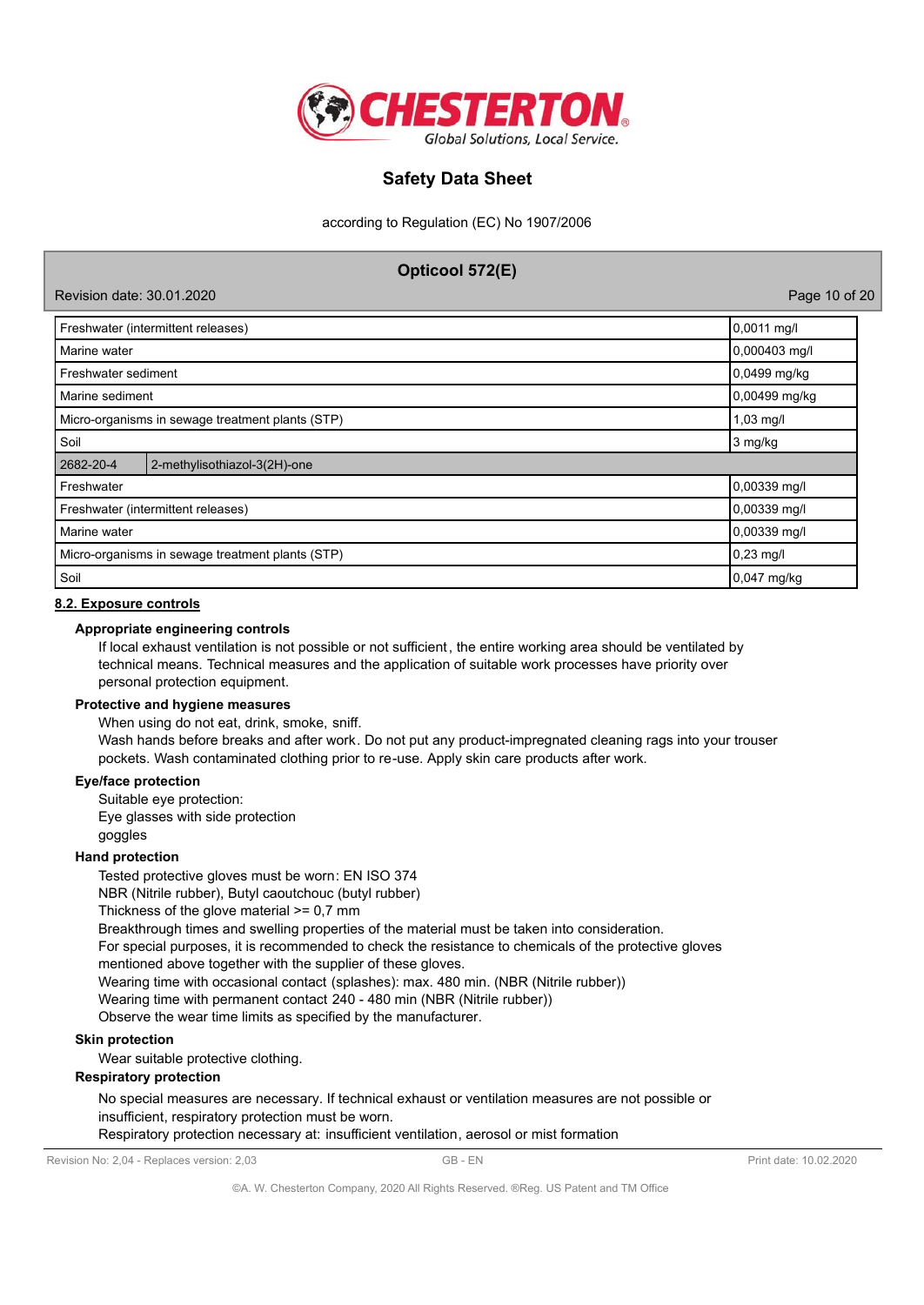

according to Regulation (EC) No 1907/2006

| Revision date: 30.01.2020                                                    | Opticool 572(E)                                             | Page 11 of 20 |
|------------------------------------------------------------------------------|-------------------------------------------------------------|---------------|
| <b>Environmental exposure controls</b><br>No special measures are necessary. |                                                             |               |
| <b>SECTION 9: Physical and chemical properties</b>                           |                                                             |               |
| 9.1. Information on basic physical and chemical properties                   |                                                             |               |
| Physical state:<br>Colour:<br>Odour:<br>pH-Value (at 20 °C):                 | liquid<br>yellow<br>characteristic<br>9,2                   |               |
| Changes in the physical state                                                |                                                             |               |
| Melting point:<br>Initial boiling point and boiling range:                   | No data available<br>>100 °C                                |               |
| Sublimation point:<br>Softening point:<br>Pour point:                        | No data available<br>No data available<br>No data available |               |
| Flash point:                                                                 | >100 °C                                                     |               |
| <b>Flammability</b><br>Solid:<br>Gas:                                        | No data available<br>No data available                      |               |
| <b>Explosive properties</b><br>not explosive according to EU A.14            |                                                             |               |
| Lower explosion limits:<br>Upper explosion limits:                           | 0,6 vol. %<br>6,5 vol. %                                    |               |
| Ignition temperature:                                                        | No data available                                           |               |
| <b>Auto-ignition temperature</b><br>Solid:<br>Gas:                           | No data available<br>No data available                      |               |
| Decomposition temperature:                                                   | No data available                                           |               |
| <b>Oxidizing properties</b><br>No information available.                     |                                                             |               |
| Vapour pressure:                                                             | No data available                                           |               |
| Density (at 20 °C):<br>Water solubility:<br>(at 20 $°C$ )                    | 1,037 $g/cm^{3}$<br>miscible                                |               |
| Solubility in other solvents<br>No information available.                    |                                                             |               |
| Partition coefficient:                                                       | No data available                                           |               |
| Viscosity / dynamic:                                                         | No data available                                           |               |

Revision No: 2,04 - Replaces version: 2,03 GB - EN GB - EN Print date: 10.02.2020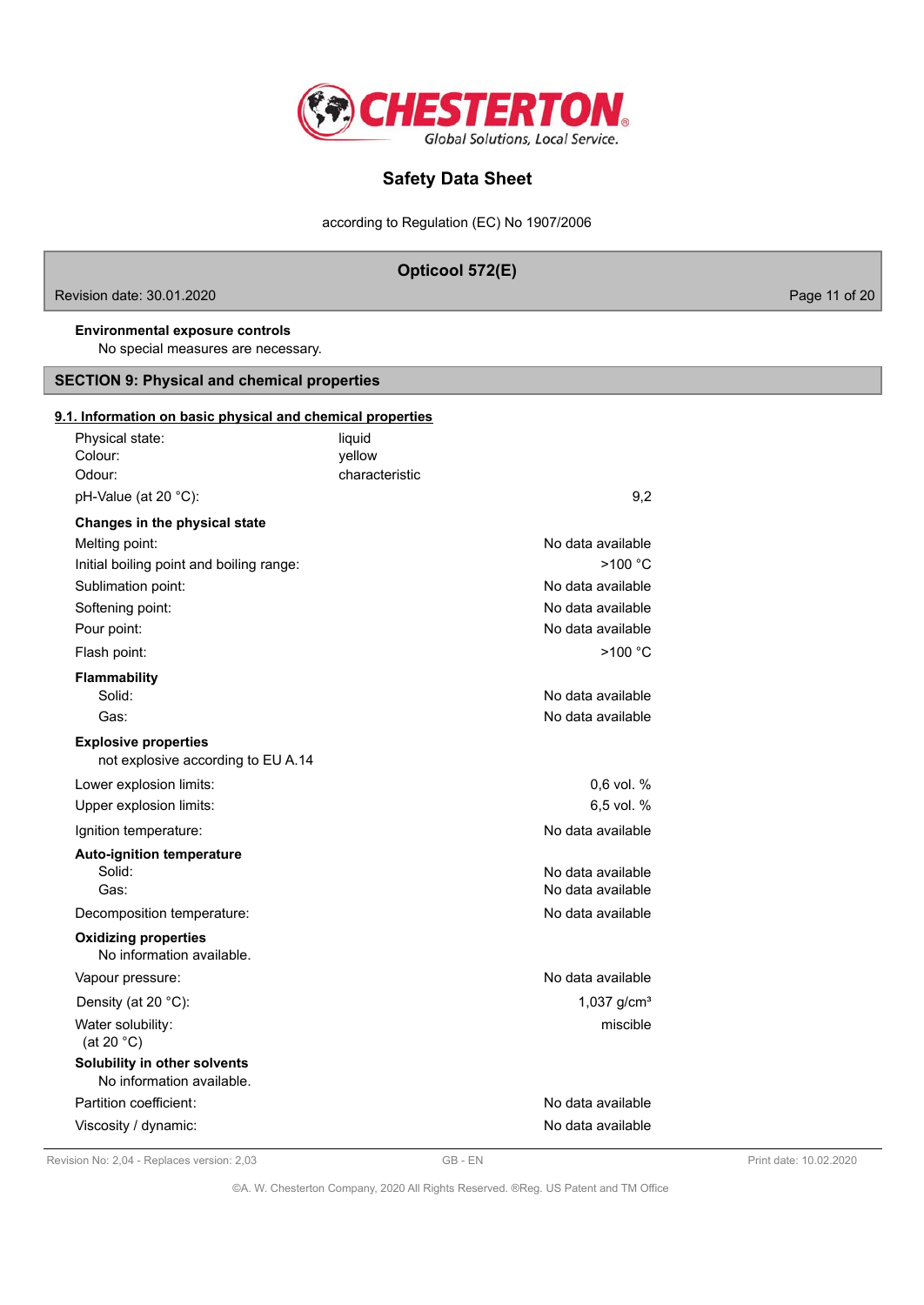

according to Regulation (EC) No 1907/2006

## **Opticool 572(E)**

Revision date: 30.01.2020 Page 12 of 20

Viscosity / kinematic: 180 mm²/s (at 20 °C)

### **9.2. Other information**

No information available.

## **SECTION 10: Stability and reactivity**

### **10.1. Reactivity**

The product is stable under storage at normal ambient temperatures.

## **10.2. Chemical stability**

The substance is chemically stable under recommended conditions of storage, use and temperature.

## **10.3. Possibility of hazardous reactions**

No information available.

## **10.4. Conditions to avoid**

No information available.

## **10.5. Incompatible materials**

Oxidising agent, strong

## **10.6. Hazardous decomposition products**

Does not decompose when used for intended uses.

## **SECTION 11: Toxicological information**

## **11.1. Information on toxicological effects**

**Acute toxicity**

Based on available data, the classification criteria are not met.

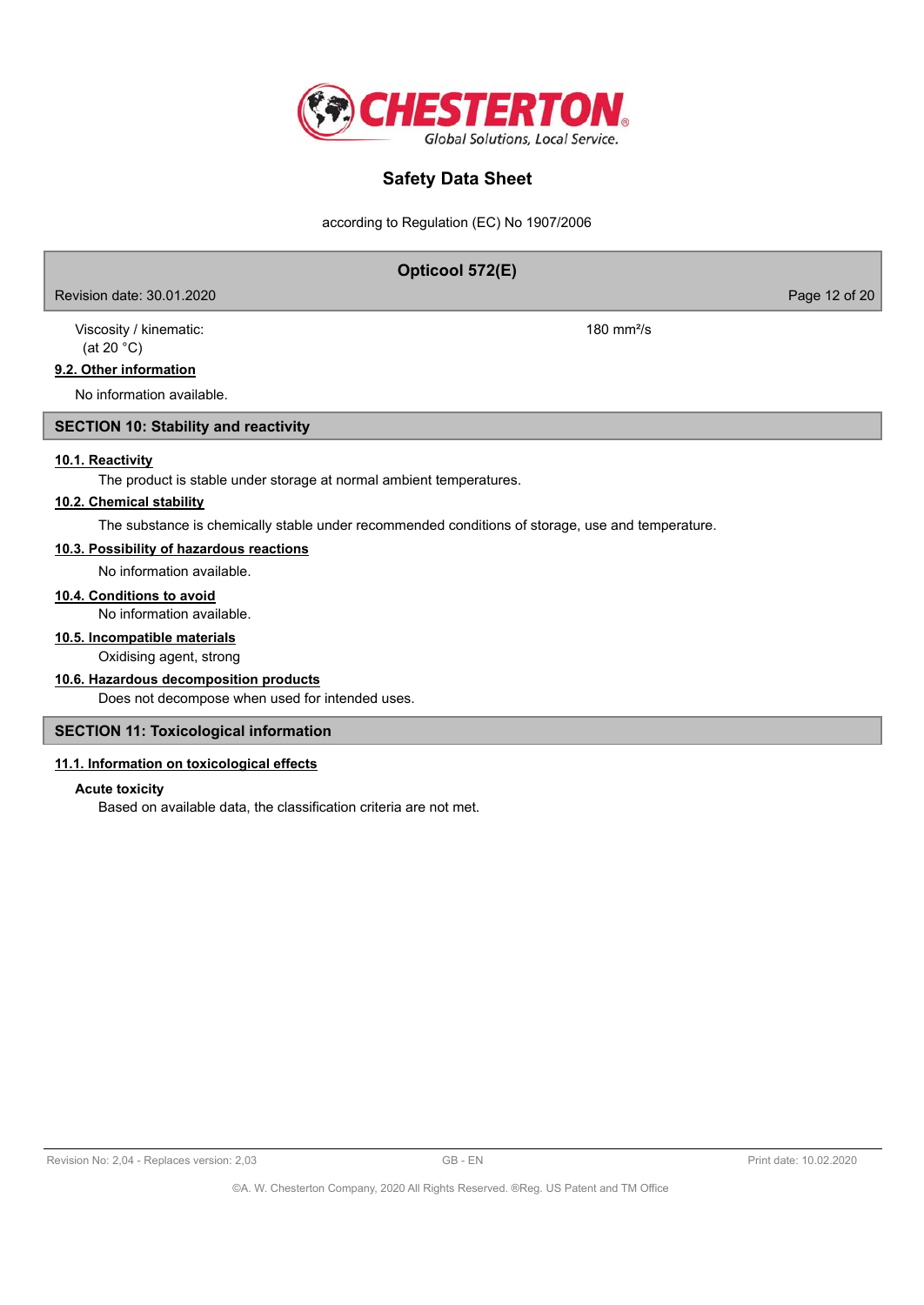

according to Regulation (EC) No 1907/2006

**Opticool 572(E)**

Revision date: 30.01.2020 Page 13 of 20

| <b>CAS No</b> | Chemical name                                                         |                     |            |                |                                               |                           |
|---------------|-----------------------------------------------------------------------|---------------------|------------|----------------|-----------------------------------------------|---------------------------|
|               | Exposure route                                                        | Dose                |            | <b>Species</b> | Source                                        | Method                    |
| 10043-35-3    | Boric acid                                                            |                     |            |                |                                               |                           |
|               | oral                                                                  | LD50<br>mg/kg       | 3450       | Rat            | Toxicology and<br>Applied Pharmacology<br>23: | other: No data            |
|               | dermal                                                                | LD50<br>mg/kg       | > 2000     | Rabbit         | Study report (1982)                           | other: FIFRA              |
|               | inhalation (4 h) aerosol                                              | LC50<br>mg/l        | > 2,12     | Rat            | Study report (1997)                           | <b>OECD Guideline 403</b> |
| 112-34-5      | 2-(2-butoxyethoxy)ethanol, diethylene glycol monobutyl ether          |                     |            |                |                                               |                           |
|               | oral                                                                  | LD50<br>mg/kg       | 2410       | Mouse          | Study report (1981)                           | <b>OECD Guideline 401</b> |
|               | dermal                                                                | LD50<br>mg/kg       | 2764       | Rabbit         | Study report (1981)                           | <b>OECD Guideline 402</b> |
| 68920-66-1    | Alcohols, C16-18 and C18-unsatd., ethoxylated                         |                     |            |                |                                               |                           |
|               | oral                                                                  | LD50<br>mg/kg       | > 2000     | Rat            | Study report (1982)                           | OECD Guideline 401        |
|               | dermal                                                                | LD50<br>mg/kg       | > 2000     | Rabbit         | Study report (1982)                           | OECD Guideline 402        |
| 55406-53-6    | 3-iodo-2-propynyl butylcarbamate; 3-iodoprop-2-yn-1-yl butylcarbamate |                     |            |                |                                               |                           |
|               | oral                                                                  | LD50<br>mg/kg       | 1795       | Rat            | Study report (1984)                           | OECD Guideline 401        |
|               | dermal                                                                | LD50<br>mg/kg       | > 2000     | Rabbit         | Study report (1991)                           | <b>EPA OPP 81-2</b>       |
|               | inhalation vapour                                                     | <b>ATE</b>          | 3 mg/l     |                |                                               |                           |
|               | inhalation (4 h) aerosol                                              | <b>LC50</b><br>mg/l | > 6.89     | Rat            | Study report (1985)                           | <b>OECD Guideline 403</b> |
| 2634-33-5     | 1,2-benzisothiazol-3(2H)-one, 1,2-benzisothiazolin-3-one              |                     |            |                |                                               |                           |
|               | oral                                                                  | LD50<br>mg/kg       | 670        | Rat            | Study report (1988)                           | <b>OECD Guideline 401</b> |
|               | dermal                                                                | LD50<br>mg/kg       | > 2000     | Rat            | Study report (1994)                           | OECD Guideline 402        |
| 2682-20-4     | 2-methylisothiazol-3(2H)-one                                          |                     |            |                |                                               |                           |
|               | oral                                                                  | LD50<br>mg/kg       | 120        | Rat            | Study report (2002)                           | EPA OPPTS 870.1100        |
|               | dermal                                                                | LD50<br>mg/kg       | 242        | Rat            | Study report (1999)                           | OECD Guideline 402        |
|               | inhalation vapour                                                     | <b>ATE</b>          | $0,5$ mg/l |                |                                               |                           |
|               | inhalation aerosol                                                    | <b>ATE</b>          | 0,05 mg/l  |                |                                               |                           |

**Irritation and corrosivity**

Based on available data, the classification criteria are not met.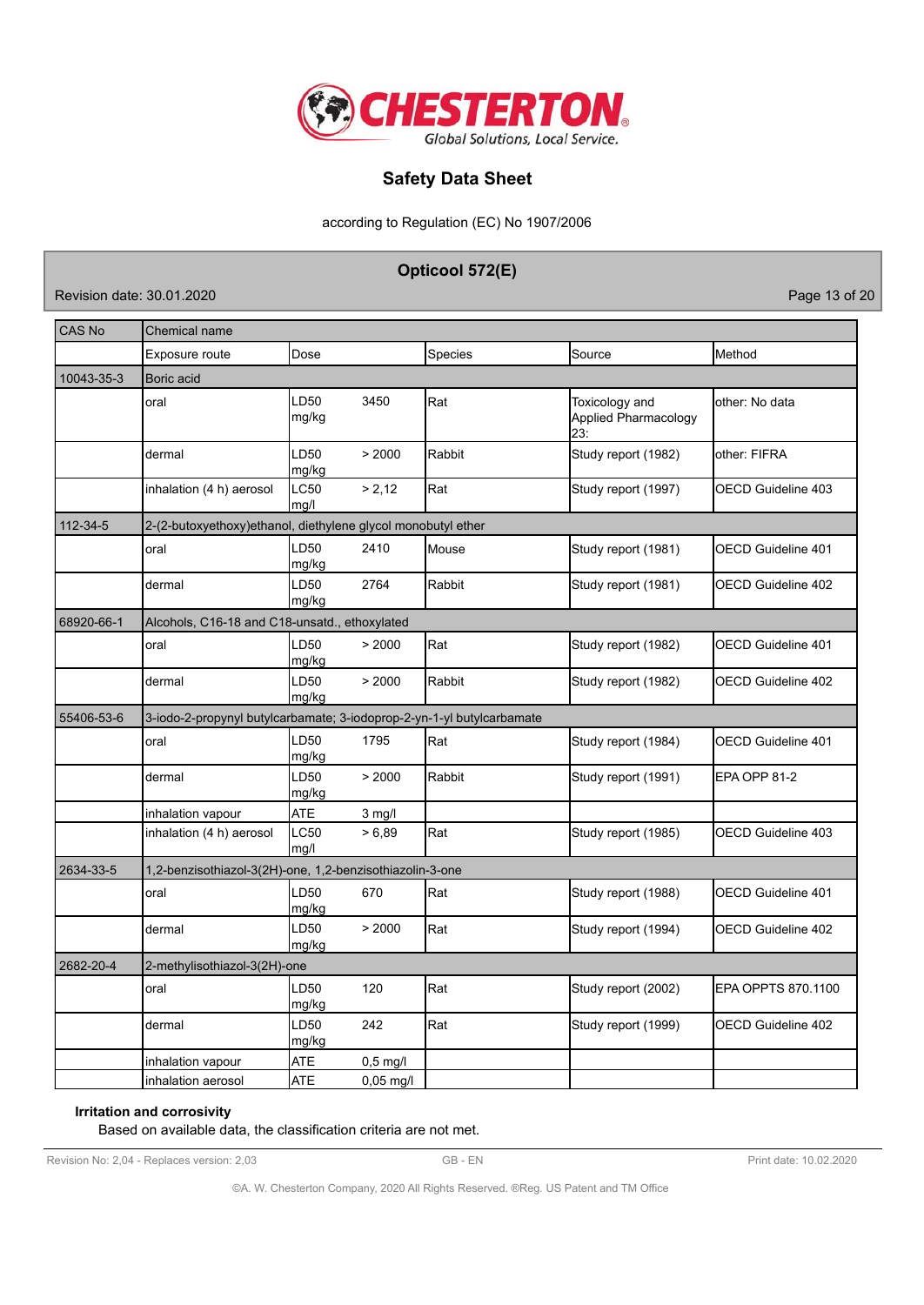

according to Regulation (EC) No 1907/2006

## **Opticool 572(E)**

Revision date: 30.01.2020 Page 14 of 20

**Sensitising effects**

May cause an allergic skin reaction. (3-iodo-2-propynyl butylcarbamate; 3-iodoprop-2-yn-1-yl butylcarbamate; 1,2-benzisothiazol-3(2H)-one, 1,2-benzisothiazolin-3-one; 2-methylisothiazol-3(2H)-one)

### **Carcinogenic/mutagenic/toxic effects for reproduction**

Based on available data, the classification criteria are not met.

### **STOT-single exposure**

Based on available data, the classification criteria are not met.

#### **STOT-repeated exposure**

Based on available data, the classification criteria are not met.

### **Aspiration hazard**

Based on available data, the classification criteria are not met.

## **SECTION 12: Ecological information**

**12.1. Toxicity**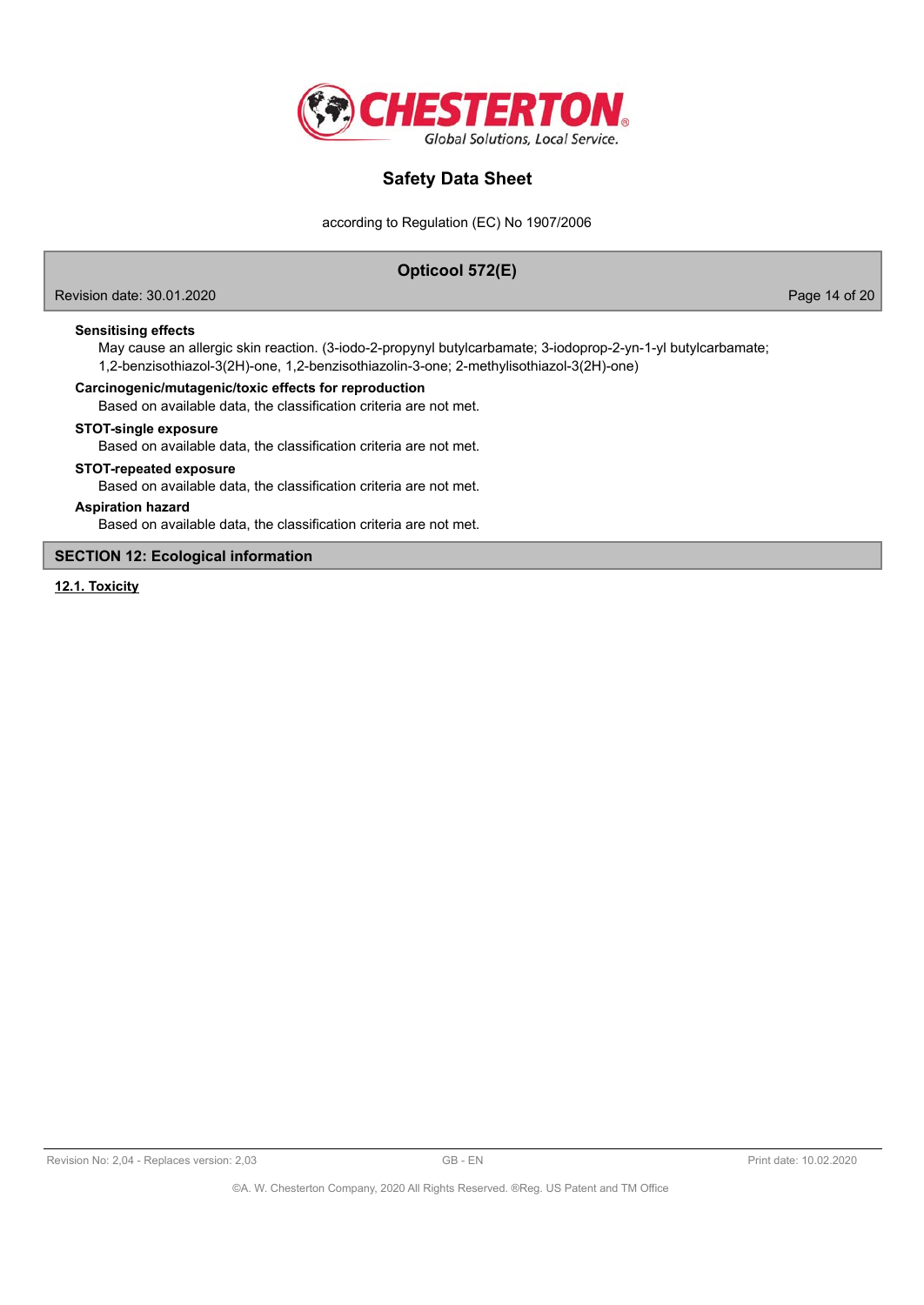

according to Regulation (EC) No 1907/2006

# **Opticool 572(E)**

Revision date: 30.01.2020 **Page 15 of 20** 

| <b>CAS No</b> | Chemical name                                                         |                     |             |  |                                                             |                                 |                                                         |  |
|---------------|-----------------------------------------------------------------------|---------------------|-------------|--|-------------------------------------------------------------|---------------------------------|---------------------------------------------------------|--|
|               | Aquatic toxicity                                                      | Dose                |             |  | [h] $ d $ Species                                           | Source                          | Method                                                  |  |
| 10043-35-3    | Boric acid                                                            |                     |             |  |                                                             |                                 |                                                         |  |
|               | Acute fish toxicity                                                   | LC50<br>mg/l        | 79,7        |  | 96 h Pimephales promelas                                    | Study report<br>(2010)          | other: ASTM<br>E729-95 Standard<br>Guide for C          |  |
|               | Acute algae toxicity                                                  | ErC50               | 66 mg/l     |  | 72 h Phaeodactylum<br>tricornutum                           | Study report<br>(2011)          | ISO 10253                                               |  |
|               | Acute crustacea toxicity                                              | <b>EC50</b>         | $104$ mg/l  |  | 48 hCeriodaphnia dubia                                      | Study report<br>(2010)          | other: ASTM<br>E729-95 Standard<br>Guide for C          |  |
|               | Fish toxicity                                                         | <b>NOEC</b>         | $11,2$ mg/l |  | 32 d Pimephales promelas                                    | Study report<br>(2010)          | other: ASTM<br>E1241-05<br><b>Standard Guide</b><br>for |  |
|               | Algea toxicity                                                        | <b>NOEC</b><br>mg/l | 17,5        |  | 3 d Pseudokirchneriella<br>subcapitata                      | Study report<br>(2000)          | <b>OECD Guideline</b><br>201                            |  |
|               | Crustacea toxicity                                                    | <b>NOEC</b><br>mg/l | 25,9        |  | 42 dother aquatic<br>crustacea: Hyalella<br>azteca          | Study report<br>(2010)          | other: US EPA<br>2000 Methods for<br>assessing          |  |
|               | Acute bacteria toxicity                                               | $(> 10000$ mg/l)    |             |  | 3 hactivated sludge of a<br>predominantly<br>domestic sewag | Study report<br>(2001)          | <b>OECD Guideline</b><br>209                            |  |
| 112-34-5      | 2-(2-butoxyethoxy)ethanol, diethylene glycol monobutyl ether          |                     |             |  |                                                             |                                 |                                                         |  |
|               | Acute fish toxicity                                                   | LC50<br>mg/l        | 1300        |  | 96 h Lepomis macrochirus                                    | J Haz Mat, 1,<br>p303-18 (1977) | <b>OECD Guideline</b><br>203                            |  |
|               | Acute algae toxicity                                                  | ErC50<br>mg/l       | >100        |  | 96 hDesmodesmus<br>subspicatus                              | Study report<br>(1992)          | <b>OECD Guideline</b><br>201                            |  |
|               | Acute crustacea toxicity                                              | EC50<br>mg/l        | >100        |  | 48 h Daphnia magna                                          | Study report<br>(1992)          | EU Method C.2                                           |  |
| 68920-66-1    | Alcohols, C16-18 and C18-unsatd., ethoxylated                         |                     |             |  |                                                             |                                 |                                                         |  |
|               | Acute fish toxicity                                                   | LC50                | 108 mg/l    |  | 96 h Danio rerio                                            | Study report<br>(2008)          | <b>OECD Guideline</b><br>203                            |  |
|               | Acute algae toxicity                                                  | ErC50<br>mg/l       | >100        |  | 72 hDesmodesmus<br>subspicatus                              | Study report<br>(1997)          | other:<br><b>EU-Guideline</b><br>92/69/EWG              |  |
|               | Acute crustacea toxicity                                              | <b>EC50</b>         | 51 mg/l     |  | 48 h Daphnia magna                                          | Study report<br>(2000)          | <b>OECD Guideline</b><br>202                            |  |
|               | Fish toxicity                                                         | <b>NOEC</b><br>mg/l | 0, 16       |  | 10 d Pimephales promelas                                    | Study report<br>(1995)          | The effect of the<br>test substance on<br>surv          |  |
|               | Crustacea toxicity                                                    | <b>NOEC</b><br>mg/l | 0,77        |  | 21 d Daphnia magna                                          | Publication (1999)              | other:<br>USEPA-TSCA                                    |  |
| 55406-53-6    | 3-iodo-2-propynyl butylcarbamate; 3-iodoprop-2-yn-1-yl butylcarbamate |                     |             |  |                                                             |                                 |                                                         |  |

Revision No: 2,04 - Replaces version: 2,03 GB - EN GB - EN Print date: 10.02.2020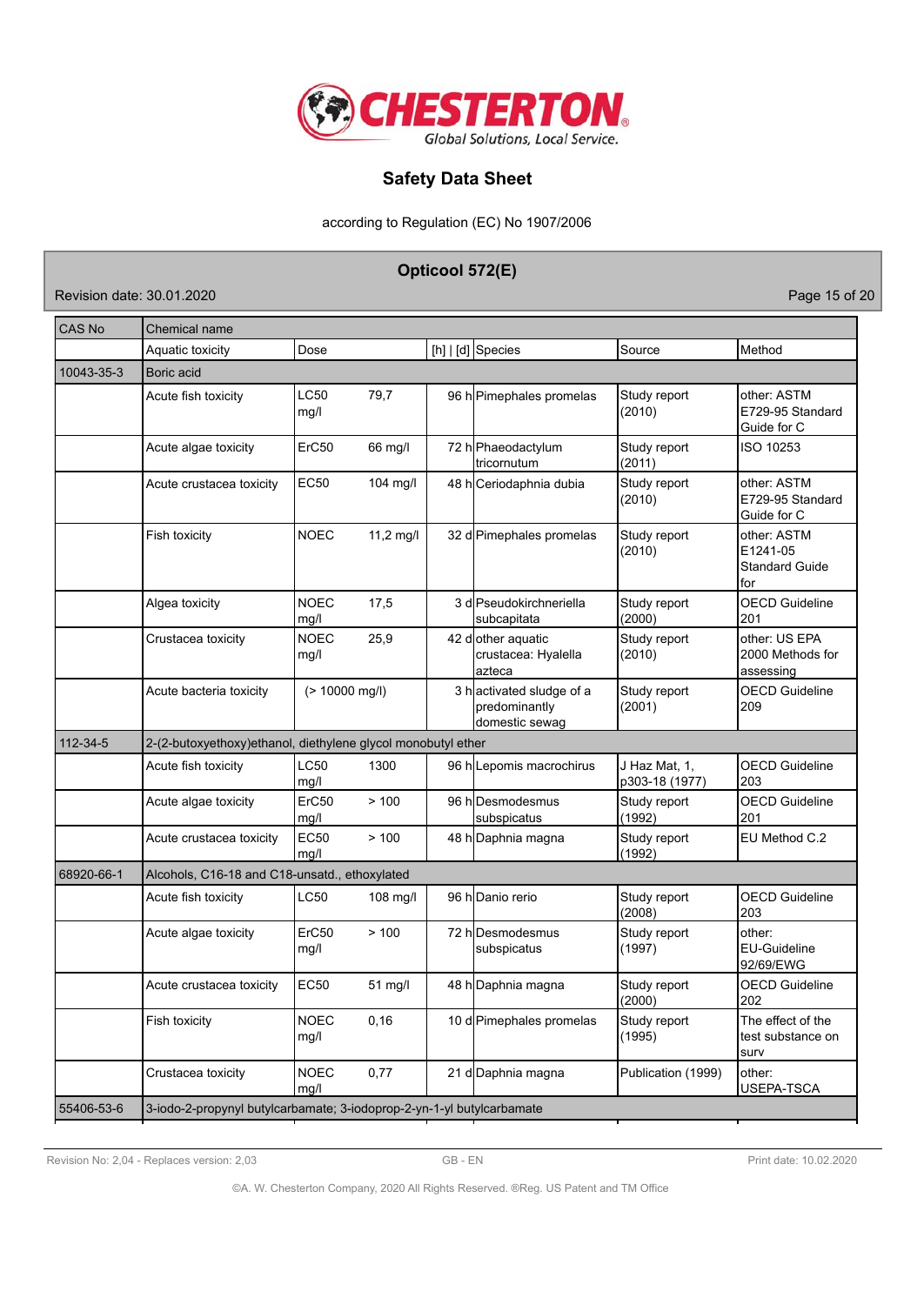

according to Regulation (EC) No 1907/2006

|           |                                                          |                     |          | Opticool 572(E) |                                                             |                                                |                              |  |  |  |  |
|-----------|----------------------------------------------------------|---------------------|----------|-----------------|-------------------------------------------------------------|------------------------------------------------|------------------------------|--|--|--|--|
|           | Revision date: 30.01.2020                                |                     |          |                 |                                                             |                                                | Page 16 of 20                |  |  |  |  |
|           | Acute algae toxicity                                     | ErC50<br>mg/l       | 0,022    |                 | 72 hDesmodesmus<br>subspicatus                              | <b>REACh</b><br>Registration<br><b>Dossier</b> | <b>OECD Guideline</b><br>201 |  |  |  |  |
|           | Fish toxicity                                            | <b>NOEC</b><br>mg/l | 0,0084   |                 | 35 d Pimephales promelas                                    | <b>REACh</b><br>Registration<br><b>Dossier</b> | EPA OPP 72-4                 |  |  |  |  |
|           | Crustacea toxicity                                       | <b>NOEC</b><br>mg/l | 0,0499   |                 | 21 d Daphnia magna                                          | <b>REACh</b><br>Registration<br>Dossier        | EPA OPP 72-4                 |  |  |  |  |
|           | Acute bacteria toxicity                                  | $(44$ mg/l)         |          |                 | 3 hactivated sludge,<br>domestic                            | <b>REACh</b><br>Registration<br>Dossier        | EU Method C.11               |  |  |  |  |
| 2634-33-5 | 1,2-benzisothiazol-3(2H)-one, 1,2-benzisothiazolin-3-one |                     |          |                 |                                                             |                                                |                              |  |  |  |  |
|           | Acute fish toxicity                                      | LC50<br>mg/l        | ca. 16,7 |                 | 96 h Cyprinodon variegatus                                  | <b>REACh</b><br>Registration<br><b>Dossier</b> | other:                       |  |  |  |  |
|           | Acute algae toxicity                                     | ErC50<br>mg/l       | 0,15     |                 | 72 h Pseudokirchneriella<br>subcapitata                     | Study report<br>(1994)                         | <b>OECD Guideline</b><br>201 |  |  |  |  |
|           | Acute crustacea toxicity                                 | <b>EC50</b><br>mg/l | 2.94     |                 | 48 h Daphnia magna                                          | Study report<br>(1995)                         | <b>OECD Guideline</b><br>202 |  |  |  |  |
|           | Algea toxicity                                           | <b>NOEC</b><br>mg/l | 0,0403   | 72 d            |                                                             |                                                |                              |  |  |  |  |
|           | Acute bacteria toxicity                                  | $(13 \text{ mg/l})$ |          |                 | 3 hactivated sludge of a<br>predominantly<br>domestic sewag | <b>REACh</b><br>Registration<br>Dossier        | <b>OECD Guideline</b><br>209 |  |  |  |  |
| 2682-20-4 | 2-methylisothiazol-3(2H)-one                             |                     |          |                 |                                                             |                                                |                              |  |  |  |  |
|           | Acute fish toxicity                                      | LC50<br>mg/l        | 4,77     |                 | 96 hOncorhynchus mykiss                                     | <b>REACh</b><br>Registration<br>Dossier        | EPA OPP 72-1                 |  |  |  |  |
|           | Acute algae toxicity                                     | ErC50<br>mg/l       | 0,069    |                 | 96 hSkeletonema<br>costatum                                 | Study report<br>(2004)                         | <b>EPA OPPTS</b><br>850.5400 |  |  |  |  |
|           | Acute crustacea toxicity                                 | <b>EC50</b><br>mg/l | 0,934    |                 | 48 h Daphnia magna                                          | <b>REACh</b><br>Registration<br>Dossier        | EPA OPP 72-2                 |  |  |  |  |
|           | Fish toxicity                                            | <b>NOEC</b><br>mg/l | 4,93     |                 | 98 d Oncorhynchus mykiss                                    | <b>REACh</b><br>Registration<br>Dossier        | <b>EPA OPPTS</b><br>850.1400 |  |  |  |  |
|           | Crustacea toxicity                                       | <b>NOEC</b><br>mg/l | 0,044    |                 | 21 d Daphnia magna                                          | <b>REACh</b><br>Registration<br><b>Dossier</b> | <b>EPA OPPTS</b><br>850.1300 |  |  |  |  |
|           | Acute bacteria toxicity                                  | $(41$ mg/l)         |          |                 | 3 hactivated sludge of a<br>predominantly<br>domestic sewag | <b>REACh</b><br>Registration<br>Dossier        | <b>OECD Guideline</b><br>209 |  |  |  |  |

## **12.2. Persistence and degradability**

Moderately/partially biodegradable.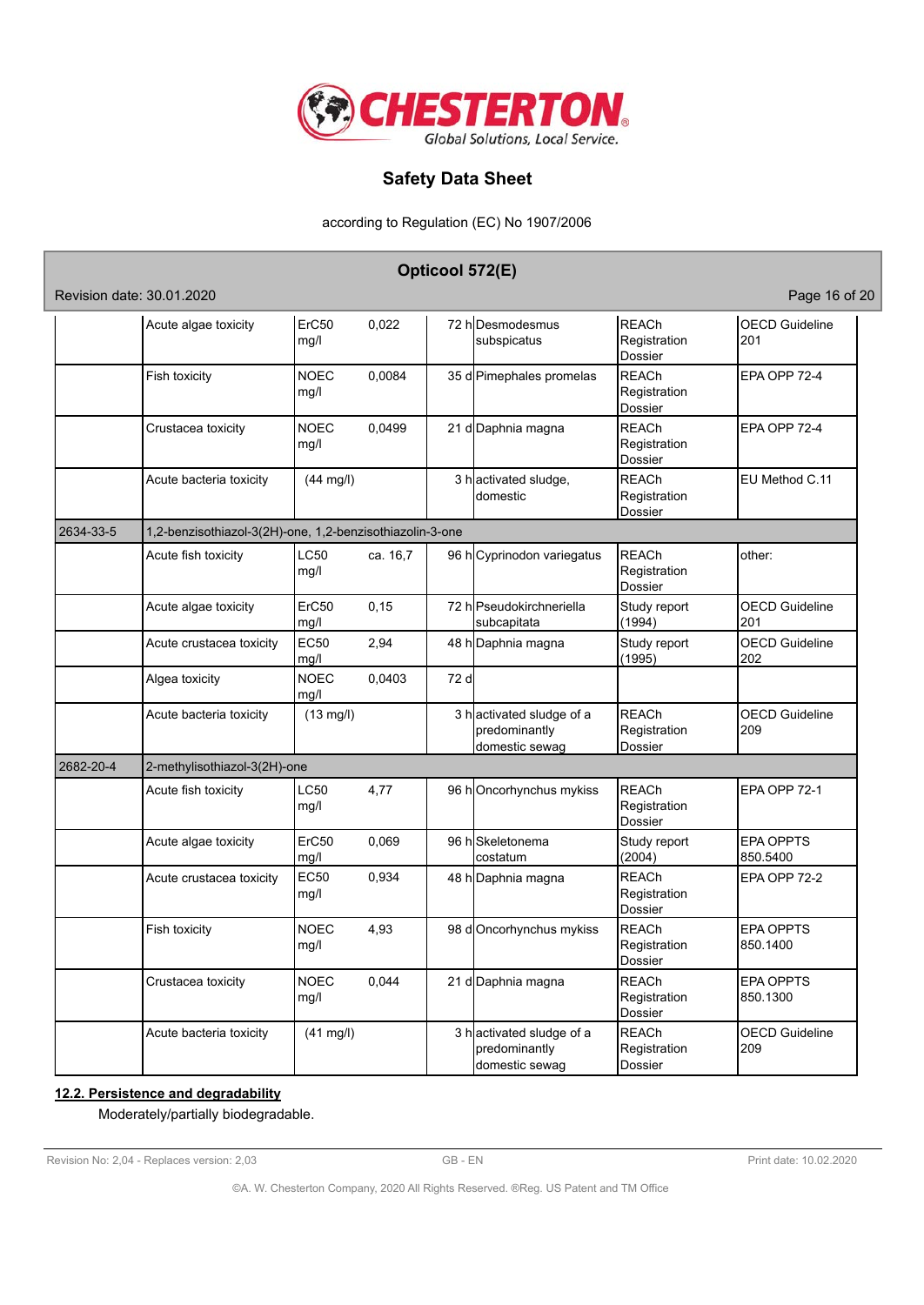

according to Regulation (EC) No 1907/2006

## **Opticool 572(E)**

Revision date: 30.01.2020 Page 17 of 20

CAS No **Chemical name** Method Value d Source Evaluation 2634-33-5 1,2-benzisothiazol-3(2H)-one, 1,2-benzisothiazolin-3-one OECD 303A Activated sludge S 978 >70% OECD 302B Activated sludge S 3509 90%

## **12.3. Bioaccumulative potential**

## **Partition coefficient n-octanol/water**

| <b>CAS No</b>  | lChemical name                                                        | Log Pow  |
|----------------|-----------------------------------------------------------------------|----------|
| 10043-35-3     | <b>Boric</b> acid                                                     | $-1,09$  |
| $112 - 34 - 5$ | 2-(2-butoxyethoxy) ethanol, diethylene glycol monobutyl ether         |          |
| 68920-66-1     | Alcohols, C16-18 and C18-unsatd., ethoxylated                         | ca. 7,19 |
| 55406-53-6     | 3-iodo-2-propynyl butylcarbamate; 3-iodoprop-2-yn-1-yl butylcarbamate | 2,81     |
| 2634-33-5      | 1,2-benzisothiazol-3(2H)-one, 1,2-benzisothiazolin-3-one              | 0.63     |
| 2682-20-4      | 2-methylisothiazol-3(2H)-one                                          | $-0.486$ |

### **BCF**

| <b>CAS No</b> | Chemical name                                               | <b>BCF</b> | Species                    | ISource                     |
|---------------|-------------------------------------------------------------|------------|----------------------------|-----------------------------|
| 10043-35-3    | <b>IBoric</b> acid                                          | 0.558      | <b>IOncorhvnchus nerka</b> | IWater Research Vol.        |
| 68920-66-1    | Alcohols, C16-18 and C18-unsatd.,<br>Iethoxvlated           | 387.5      | <b>Pimephales promelas</b> | Publication (2000)          |
| 2634-33-5     | 1,2-benzisothiazol-3(2H)-one,<br>1,2-benzisothiazolin-3-one | ca. 6,62   | Lepomis macrochirus        | <b>REACh Registration D</b> |
| 2682-20-4     | 2-methylisothiazol-3(2H)-one                                | 5,75       | ILepomis macrochirus       | <b>REACh Registration D</b> |

#### **12.4. Mobility in soil**

No information available.

#### **12.5. Results of PBT and vPvB assessment**

The substances in the mixture do not meet the PBT/vPvB criteria according to REACH, annex XIII.

#### **12.6. Other adverse effects**

No information available.

#### **Further information**

Do not allow uncontrolled discharge of product into the environment.

### **SECTION 13: Disposal considerations**

## **13.1. Waste treatment methods**

#### **Disposal recommendations**

Dispose of waste according to applicable legislation.

#### **Contaminated packaging**

Dispose of waste according to applicable legislation.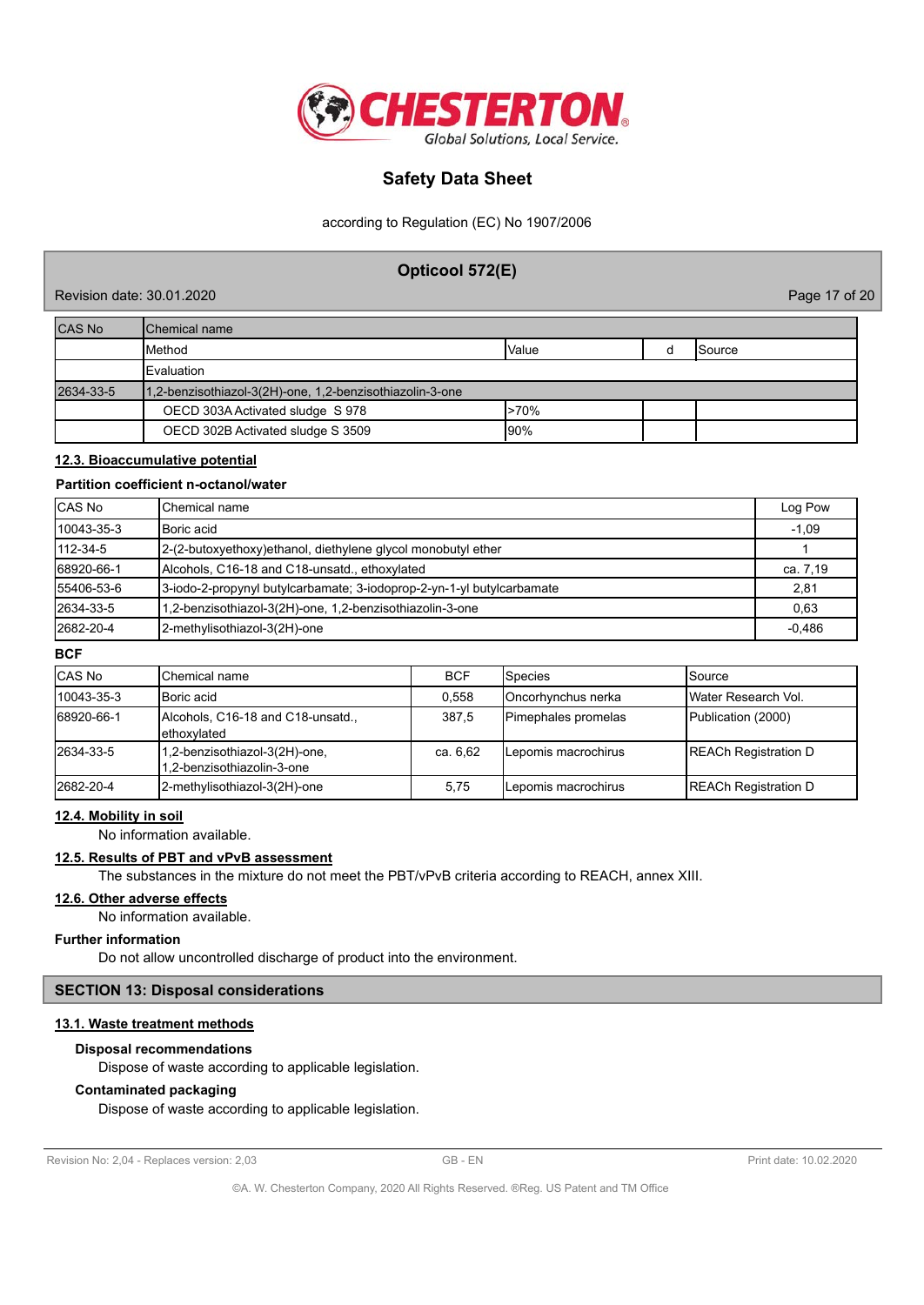

according to Regulation (EC) No 1907/2006

**Opticool 572(E)**

Revision date: 30.01.2020 Page 18 of 20

### **SECTION 14: Transport information**

# **Land transport (ADR/RID) 14.1. UN number:** No dangerous good in sense of this transport regulation. **14.2. UN proper shipping name:** No dangerous good in sense of this transport regulation. **14.3. Transport hazard class(es):** No dangerous good in sense of this transport regulation. **14.4. Packing group:** No dangerous good in sense of this transport regulation. **Inland waterways transport (ADN) 14.1. UN number:** No dangerous good in sense of this transport regulation. **14.2. UN proper shipping name:** No dangerous good in sense of this transport regulation. **14.3. Transport hazard class(es):** No dangerous good in sense of this transport regulation. **14.4. Packing group:** No dangerous good in sense of this transport regulation. **Marine transport (IMDG) 14.1. UN number:** No dangerous good in sense of this transport regulation. **14.2. UN proper shipping name:** No dangerous good in sense of this transport regulation. **14.3. Transport hazard class(es):** No dangerous good in sense of this transport regulation. **14.4. Packing group:** No dangerous good in sense of this transport regulation.

**Air transport (ICAO-TI/IATA-DGR)**

### **14.1. UN number:** No dangerous good in sense of this transport regulation.

**14.2. UN proper shipping name:** No dangerous good in sense of this transport regulation.

#### **14.3. Transport hazard class(es):** No dangerous good in sense of this transport regulation.

**14.4. Packing group:** No dangerous good in sense of this transport regulation.

## **14.5. Environmental hazards**

ENVIRONMENTALLY HAZARDOUS: no

# **14.6. Special precautions for user**

### No information available.

**14.7. Transport in bulk according to Annex II of Marpol and the IBC Code** No information available.

## **SECTION 15: Regulatory information**

## **15.1. Safety, health and environmental regulations/legislation specific for the substance or mixture**

#### **EU regulatory information**

Authorisations (REACH, annex XIV): Substances of very high concern, SVHC (REACH, article 59): Boric acid

Restrictions on use (REACH, annex XVII):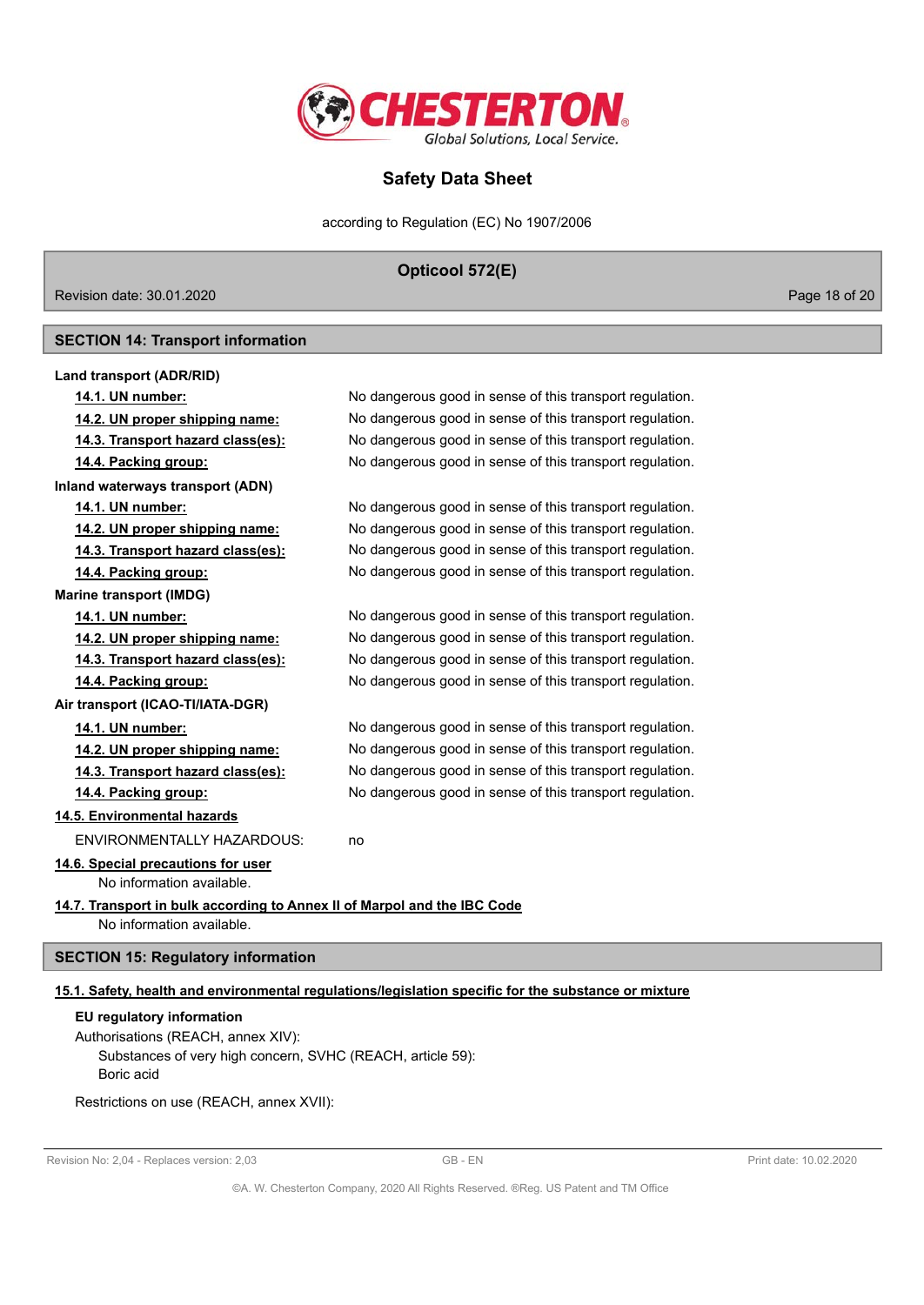

according to Regulation (EC) No 1907/2006

# **Opticool 572(E)** Revision date: 30.01.2020 Page 19 of 20 Entry 30: Boric acid Entry 55: 2-(2-butoxyethoxy)ethanol, diethylene glycol monobutyl ether **National regulatory information** Water hazard class (D): 2 - obviously hazardous to water **15.2. Chemical safety assessment** For the following substances of this mixture a chemical safety assessment has been carried out: Boric acid 2-(2-butoxyethoxy)ethanol, diethylene glycol monobutyl ether 1,2-benzisothiazol-3(2H)-one, 1,2-benzisothiazolin-3-one

2-methylisothiazol-3(2H)-one

## **SECTION 16: Other information**

#### **Changes**

This data sheet contains changes from the previous version in section(s): 15.

#### **Abbreviations and acronyms**

ADR: Accord européen sur le transport des marchandises dangereuses par Route (European Agreement concerning the International Carriage of Dangerous Goods by Road ) RID:Règlement international conernat le transport des marchandises dangereuses par chemin de fer (Regulations Concerning the International Transport of Dangerous Goods by Rail ) IMDG: International Maritime Code for Dangerous Goods IATA: International Air Transport Association IATA-DGR: Dangerous Goods Refulations by the "International Air Transport Association" (IATA) ICAO: International Civil Aviation Organization ICAO-TI: Technical Instructions by the "International Civil Aviation Organization" (ICAO) CAS: Chemical Abstracts Service (division of the American Chemical Society) GHS: Globally Harmonized System of Classification and Labelling of Chemicals CLP: Regulation on Classification, Labelling and Packaging of Substances and Mixtures, LC50: Lethal concentration, 50 percent LD50: Lethal dose, 50 percent EC50: Effectice concentration, 50 percent DNEL: Derived No Effect Level PNEC: Predicted No Effect Concentration PBT: Persistent, Bioaccumulative and Toxic vPvB: very Persistent and very Bioaccumulative **Classification for mixtures and used evaluation method according to Regulation (EC) No. 1272/2008 [CLP]** Classification Classification procedure

## Aquatic Chronic 3; H412 Calculation method **Relevant H and EUH statements (number and full text)**

Skin Sens. 1A; H317 Calculation method

| $\epsilon$ ievalit n aliu EUN Statements (humber and fun text) |                   |                                          |
|----------------------------------------------------------------|-------------------|------------------------------------------|
|                                                                | H301              | Toxic if swallowed.                      |
|                                                                | H302              | Harmful if swallowed.                    |
|                                                                | H311              | Toxic in contact with skin.              |
|                                                                | H <sub>3</sub> 14 | Causes severe skin burns and eye damage. |

Revision No: 2,04 - Replaces version: 2,03 GB - EN GB - EN Print date: 10.02.2020